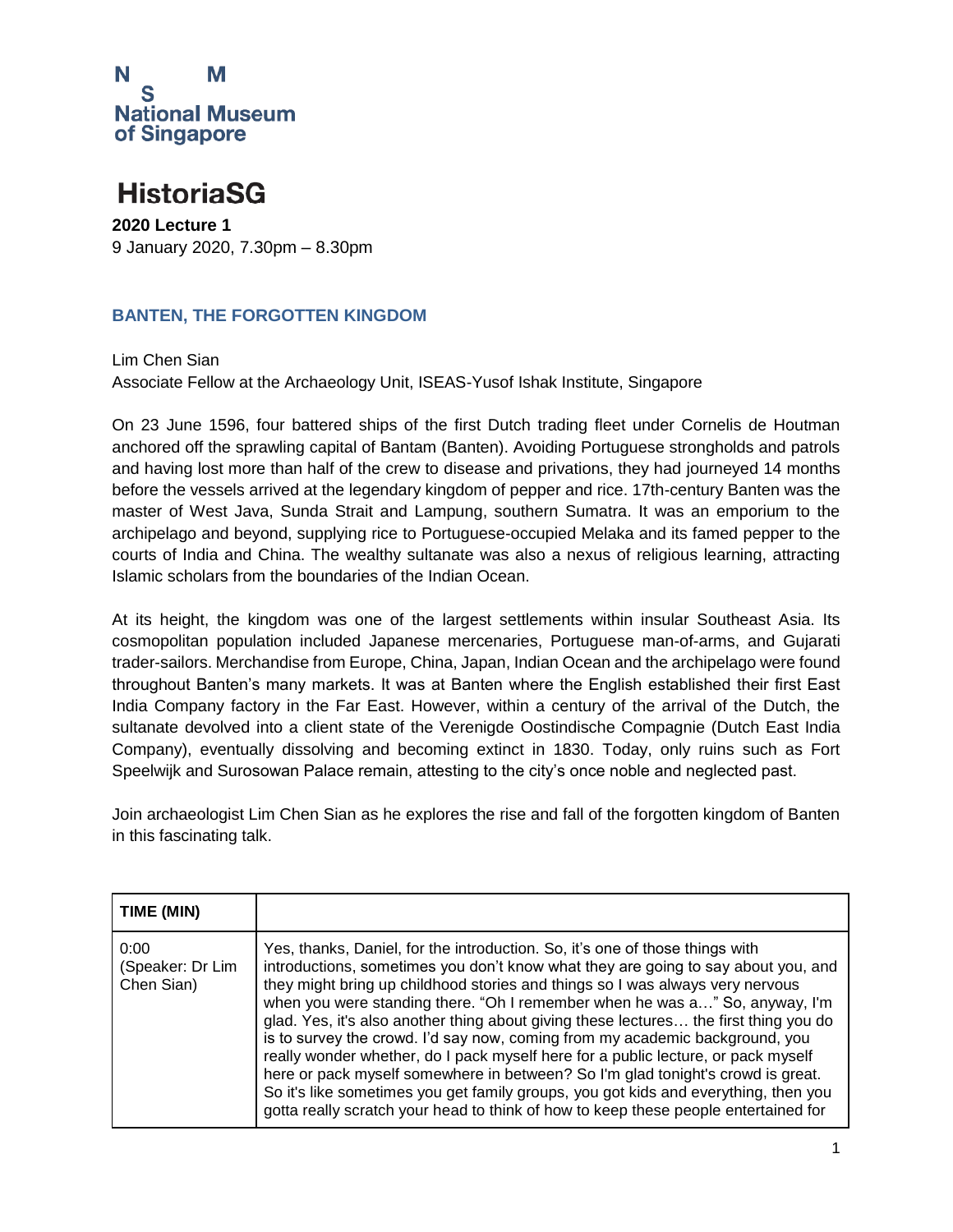|                                         | the whole evening, right? But today, I guess, it's easy. Mine ends in the evening<br>and I will be entertaining you, I hope, for the next hour or so. And we're going to talk<br>about Banten. But before I do, this is one of those places which I have to ask<br>maybe I'm cheeky but I just have to ask, how many of us here, by a show of hands,<br>have been to Banten? Oh, that's quite not too bad. Excellent. I am very<br>impressed. So that's, you know, a good five percent of the people here, which is<br>great. So, okay, the rest of us, those of us who have been to Banten, obviously<br>know about Banten. How many of us, before coming to this talk, heard about<br>Banten? That's not bad, half of us, so that's great. That's good. So I guess, we'll try<br>to, as what Daniel said, weave in a few stories, weave in a bit of the archaeology,<br>weave in a bit about the historical sources and I'll try my best to weave in a few of<br>the thematic elements that we have in the exhibition downstairs and try to point out<br>a few of these artefacts that are on display. Mainly, well, I won't say artefacts but<br>mainly like documents and publications on display as well. Great. So let's talk about<br>Banten. So, I'm sure that we have seen some is this okay for you guys? It's not<br>too bright? Well, I was wondering whether we can turn off these front lights over<br>here to get a better view, if it's possible. Otherwise, don't worry about it.                                                                                                                                                                                                                                                                                                                                                                                                                                                                                                                                                                                                                                                                                                                                                                                                                                                                                                                                                                                                                                                                    |
|-----------------------------------------|-----------------------------------------------------------------------------------------------------------------------------------------------------------------------------------------------------------------------------------------------------------------------------------------------------------------------------------------------------------------------------------------------------------------------------------------------------------------------------------------------------------------------------------------------------------------------------------------------------------------------------------------------------------------------------------------------------------------------------------------------------------------------------------------------------------------------------------------------------------------------------------------------------------------------------------------------------------------------------------------------------------------------------------------------------------------------------------------------------------------------------------------------------------------------------------------------------------------------------------------------------------------------------------------------------------------------------------------------------------------------------------------------------------------------------------------------------------------------------------------------------------------------------------------------------------------------------------------------------------------------------------------------------------------------------------------------------------------------------------------------------------------------------------------------------------------------------------------------------------------------------------------------------------------------------------------------------------------------------------------------------------------------------------------------------------------------------------------------------------------------------------------------------------------------------------------------------------------------------------------------------------------------------------------------------------------------------------------------------------------------------------------------------------------------------------------------------------------------------------------------------------------------------------------------------------------------|
| 2:08<br>(Speaker: Dr Lim<br>Chen Sian)  | So Banten, you've probably seen European illustrations of this fabulous kingdom<br>illustrated, in this case, in colour. There's a copy downstairs if you are interested.<br>It's in black and white, but that's the original. So, why Banten? And why did all<br>these Europeans, particularly the East India Companies, the different East India<br>Companies, the Dutch East India Company, the English East India Company, the<br>French East India Company, the Danish East India Company, the Swedish East<br>India Company, the Austrian East India Company. I'm surprised, right? People<br>would say, wow, there are so many East India Companies. There are many of<br>these, and, most of them actually set foot on Banten. So why did they come all the<br>way to the Far East, to the eastern archipelago? Well, spice. That's why. And,<br>particularly for Banten, pepper. Banten was the pepper kingdom of the island<br>archipelago and, well, just a rough at its peak, maybe around 1700, Banten<br>produces about four-and-a-half thousand tons, so that's 4,500 tons of pepper. And<br>if we look at the estimates of 1700, of what the Dutch East India Company is<br>exporting to Europe, to Holland, that's only about 6,000 tons. But Banten is really<br>producing the most of it and they're producing all this pepper not just for the<br>European market or the American market - the New World - but also for the<br>Chinese market. We have good Chinese records that says about, talks about<br>pepper, as far back as the 14th century and they talk about buying pepper from<br>Southeast Asia. Maybe from Aceh, maybe from Sumatra later from Banten, and<br>the Chinese are consuming about, between, anywhere from 500 tons to 1,500 tons<br>so this data is a bit, well, I would say that it's not iffy, but it's hard to really pinpoint,<br>but you're looking at a lot, right? 500 tons is a lot of pepper. And how does 500 tons<br>of pepper is like? Well, imagine this room. How much do you think it can fill?<br>Take a guess. There's a lot of prizes there, I think there's tea and coffee, right?<br>Well, we need about 500 of these rooms. Just that. Yeah, of course you can stuff<br>everything in there, but no, they put in the bales, got to keep sure that they are dry<br>and everything so we do need a lot of them, right, for 500 tons, so this type of<br>volume, of pepper that the Chinese $-$ only the Chinese $-$ were consuming, during<br>the Ming Dynasty and later in the Qing dynasty, right. |
| 04:41<br>(Speaker: Dr Lim<br>Chen Sian) | So, where exactly is Banten? Well I'm glad that people have been there and have<br>heard about the place. But just in case: that's Banten in West Java, Singapore is<br>right here. So right on the coast of the Sunda Straits, the main straits travelling                                                                                                                                                                                                                                                                                                                                                                                                                                                                                                                                                                                                                                                                                                                                                                                                                                                                                                                                                                                                                                                                                                                                                                                                                                                                                                                                                                                                                                                                                                                                                                                                                                                                                                                                                                                                                                                                                                                                                                                                                                                                                                                                                                                                                                                                                                           |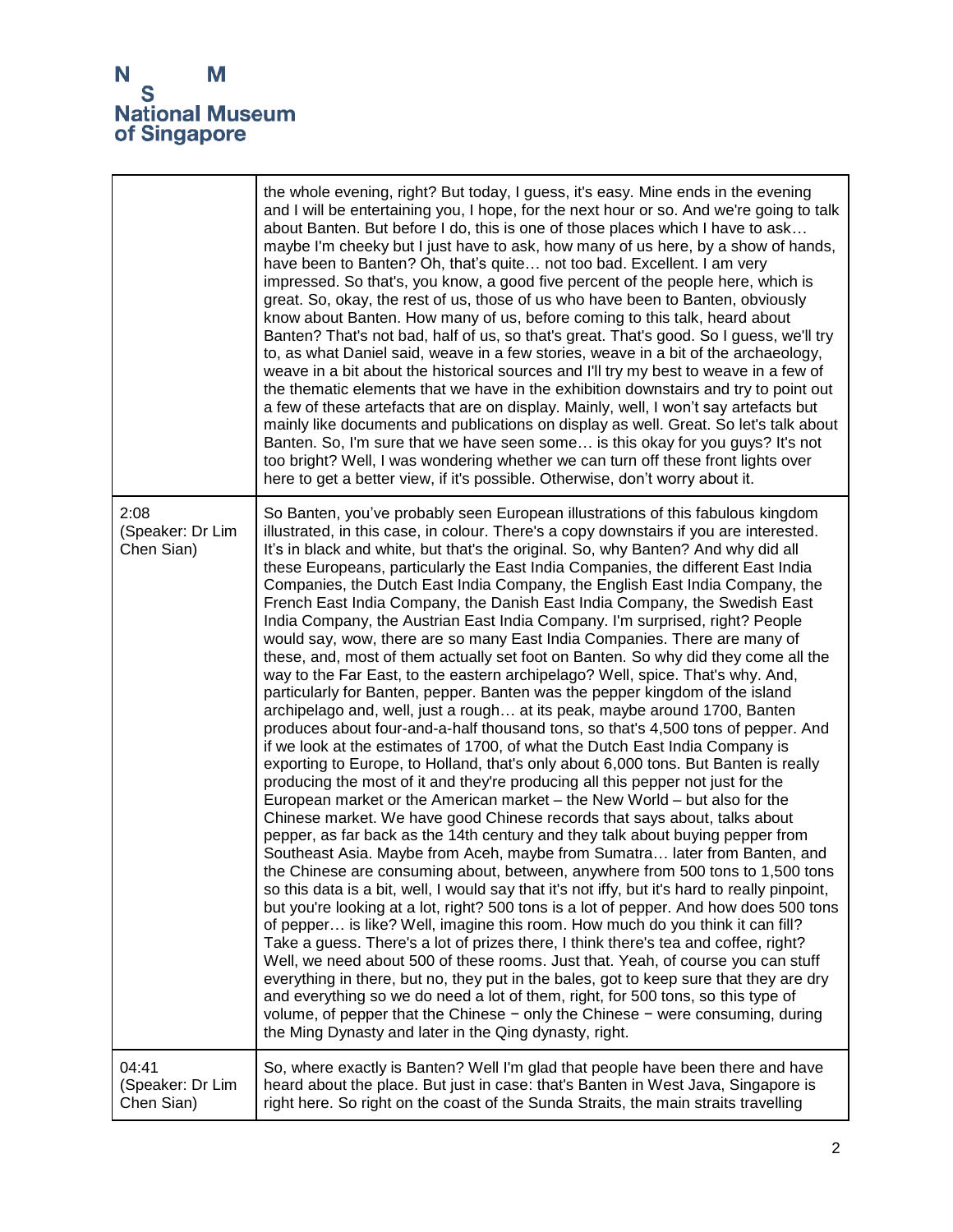|                                         | between East and West Malaysia from India, down to Singapore, and go up<br>towards China and Japan and the other straits, that's Sunda Straits.                                                                                                                                                                                                                                                                                                                                                                                                                                                                                                                                                                                                                                                                                                                                                                                                                                                                                                                                                                                                                                                                                                                                                                                                                                                                                                                                                                                                                                                                                                                                                                                              |
|-----------------------------------------|----------------------------------------------------------------------------------------------------------------------------------------------------------------------------------------------------------------------------------------------------------------------------------------------------------------------------------------------------------------------------------------------------------------------------------------------------------------------------------------------------------------------------------------------------------------------------------------------------------------------------------------------------------------------------------------------------------------------------------------------------------------------------------------------------------------------------------------------------------------------------------------------------------------------------------------------------------------------------------------------------------------------------------------------------------------------------------------------------------------------------------------------------------------------------------------------------------------------------------------------------------------------------------------------------------------------------------------------------------------------------------------------------------------------------------------------------------------------------------------------------------------------------------------------------------------------------------------------------------------------------------------------------------------------------------------------------------------------------------------------|
| 5:04<br>(Speaker: Dr Lim<br>Chen Sian)  | Here's a more recent map of the province of Banten. After Suharto's government<br>has collapsed, this became an independent province with a lot of autonomy. So,<br>more or less, it's about the size of the kingdom 500 years ago. So, where we are<br>looking at, it's on this tip. The city itself. Old Banten, or Banten Lama, it's right here.<br>And this nice little bay with harbours. This map doesn't show Sumatra but we can<br>see these little bits of island here that was Krakatoa which is the island that blew<br>up, the volcanic island that blew up in 1883. So here's the Sunda Straits and it's<br>very close to southern Sumatra.                                                                                                                                                                                                                                                                                                                                                                                                                                                                                                                                                                                                                                                                                                                                                                                                                                                                                                                                                                                                                                                                                     |
| 5:51<br>(Speaker: Dr Lim<br>Chen Sian)  | It has a 19th-century navigational chart of that area. You can see again, Krakatoa,<br>just after the explosions, right? And that's Banten itself right here, this little tear,<br>unfortunately. So that's the Banten city itself. And that's Banten Bay. And you can<br>see why Banten flourished as a port city or port settlement. It's because of this big<br>bay. So even despite the explosion and Krakatoa, the tsunami didn't really reach it<br>over here. It's very well protected by this bay. And likewise, why Jakarta became -<br>or Batavia became $-$ a very, very prominent port is because of the bay. So this is<br>another bay here. It's the bay of Batavia or Jakarta.                                                                                                                                                                                                                                                                                                                                                                                                                                                                                                                                                                                                                                                                                                                                                                                                                                                                                                                                                                                                                                                |
| 6:39<br>(Speaker: Dr Lim<br>Chen Sian)  | Right, so, what do we really know about the chronology of Banten? So as an<br>archaeologist, we like to work with dates, right? We like to find out how old it is and<br>where is it from. Well here, it says a quick list of the, the short list of the chronology<br>of Banten, or otherwise spelled as Bantam, you might have come across this other<br>spelling instead. And we really, don't really know when this port entity existed. The<br>earliest record that we have was from a Portuguese record that mentions about<br>some sort of port, a port settlement there around the 1500s. So that's the earliest<br>record that we have of it. And surprisingly, the Okinawans as well, people from<br>Ryukyu, they actually came by here to Sunda Kelapa. That's the old name, or even,<br>the older name prior to Batavia. So they mentioned that there was another port to<br>the east as well. So there's some references to it but we don't really know exactly<br>what's there. Then, later on, this is a big "if" as well a big question mark there<br>around the mid-1520s, around 1525, thereabouts, one of the famous twelve wadis<br>of Islam, the 12 prominent saints, Islamic saints who spread Islam throughout the<br>archipelago. One of them and his son conquered this old polity and established this<br>new kingdom or new sultanate. So, we're not exactly sure when precisely, but most<br>people think it's around the mid-1520s. Then of course, later, the Dutch East India<br>Company became part of the British, which is Java for a short while and the<br>sultanate survived all the way until the early 19th century. Or well, sort of the early,<br>contemporary Singapore in the early 19th century. |
| 08:39<br>(Speaker: Dr Lim<br>Chen Sian) | So, right, here's a quick description of how a European trader or merchant would<br>have witnessed how Banten was like. So it's a fabulous experience for these<br>European traders and this account in 1598 was with the very first Dutch fleet that<br>visited the archipelago since the very first time they came into Banten, and it<br>describes it this way. All sorts of people were there, the various nationalities, you<br>know we have the Portuguese, Arabs, Turks, Chinese, Kelings, the Pegus, the<br>Malai, Bengalis So, et cetera, et cetera, et cetera. So it's after the founding,<br>around circa 1525, mid-1520s, it started to become very cosmopolitan and very,<br>very popular, that it's famous enough that the Dutch knew that this is a place they<br>have to go to get pepper, buy pepper at the source. Why buy it through the Italians                                                                                                                                                                                                                                                                                                                                                                                                                                                                                                                                                                                                                                                                                                                                                                                                                                                                         |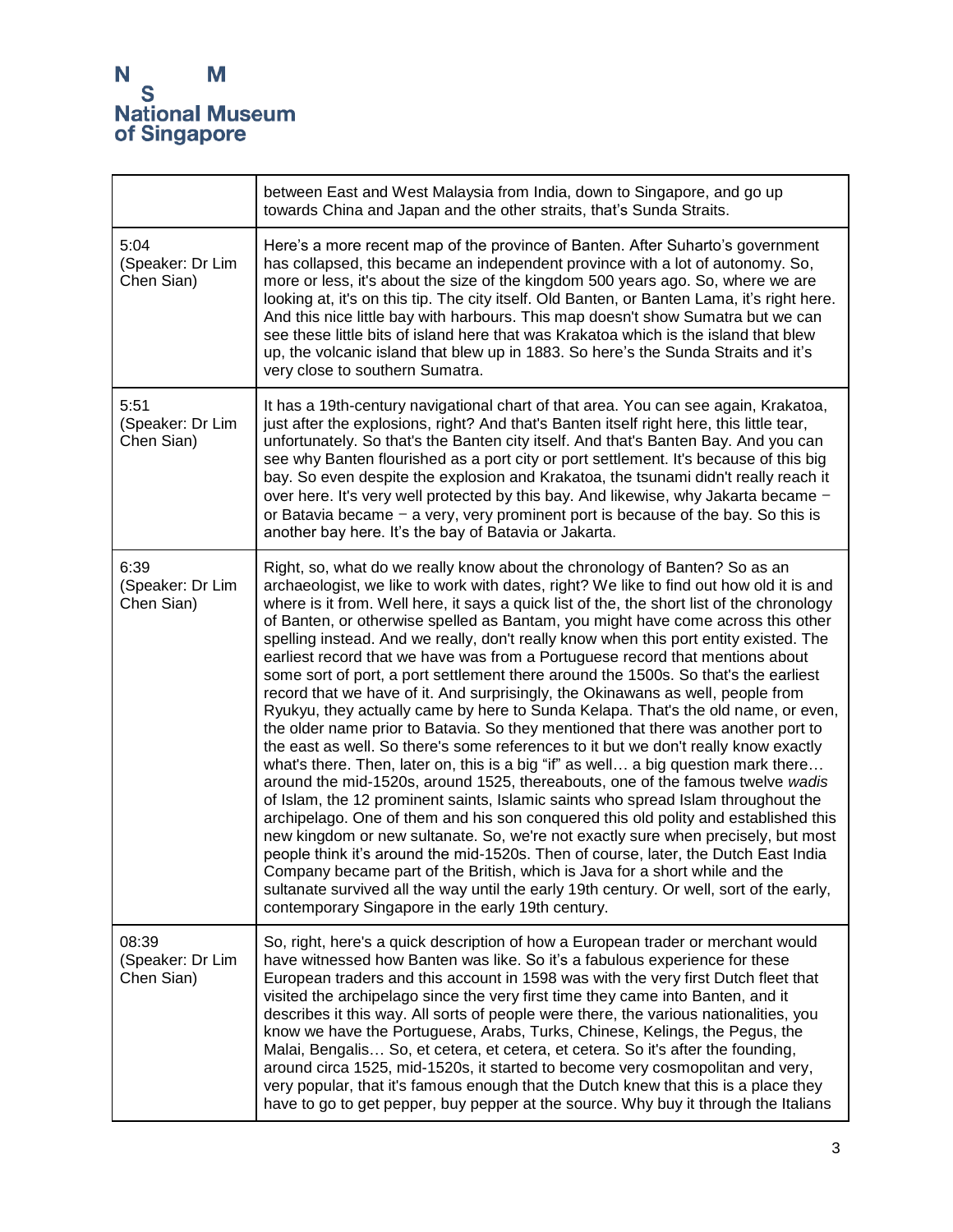|                                         | or through the Arabs or through the Gujaratis? We come to its source, and this is<br>the very, very first stop that they made in the archipelago.                                                                                                                                                                                                                                                                                                                                                                                                                                                                                                                                                                                                                                                                                                                                                                                                                                                                                                                                                                                                                                                                                                                                                                                                                                                                                                                                                                                                                                                                                                                                                                                                                                                                                                                                                                                                                                                                                                                                                                                                                                                                                                                                                                                                                                                                                                                                          |
|-----------------------------------------|--------------------------------------------------------------------------------------------------------------------------------------------------------------------------------------------------------------------------------------------------------------------------------------------------------------------------------------------------------------------------------------------------------------------------------------------------------------------------------------------------------------------------------------------------------------------------------------------------------------------------------------------------------------------------------------------------------------------------------------------------------------------------------------------------------------------------------------------------------------------------------------------------------------------------------------------------------------------------------------------------------------------------------------------------------------------------------------------------------------------------------------------------------------------------------------------------------------------------------------------------------------------------------------------------------------------------------------------------------------------------------------------------------------------------------------------------------------------------------------------------------------------------------------------------------------------------------------------------------------------------------------------------------------------------------------------------------------------------------------------------------------------------------------------------------------------------------------------------------------------------------------------------------------------------------------------------------------------------------------------------------------------------------------------------------------------------------------------------------------------------------------------------------------------------------------------------------------------------------------------------------------------------------------------------------------------------------------------------------------------------------------------------------------------------------------------------------------------------------------------|
| 9:48<br>(Speaker: Dr Lim<br>Chen Sian)  | There are a few historical sources. I'm a historical archaeologist, meaning that I<br>tread both worlds of history and archaeology so I use documentation and I use<br>other sorts of illustrations and maps as well, and of course, the artefacts, to try to<br>piece together the past. The historical sources fortunately, we have an<br>indigenous account. It's called the Sejarah Banten, a bit like our Sejarah Melayu, in<br>a sense, of Singapore. Sort of written in the 17th century. It talks a bit about the<br>founding myths of Banten. But the problem with these indigenous accounts - they<br>tend to be written much later when the sultanate was already well established. By<br>most scholars' accounts, we believe that it's around the mid-17th century. The<br>surviving example is actually much later, from the 18th century, but it has a date<br>that is copied from something earlier. So most people think that it's written during<br>the reign of Sultan Agung and talks about the lineage and everything. So, there's a<br>lot of this mythology behind it and from it, we extract some information. Well,<br>fortunately or unfortunately, we have a lot of European accounts for some reason.<br>We start from the Portuguese. You got the Dutch, so you have various accounts,<br>like earlier we have the first VOC, the Dutch East India Company fleet in 1596. We<br>have that account of those guys when they went back, they published their diaries<br>and they became very famous and they sold quite a bit of their publication; it went<br>into many reruns or reprints. We also have Chinese documentation. And of course,<br>the other East India Company records.                                                                                                                                                                                                                                                                                                                                                                                                                                                                                                                                                                                                                                                                                                                                                                          |
| 11:32<br>(Speaker: Dr Lim<br>Chen Sian) | I'm just gonna go very briefly so don't really bother. I know I'll bore people with a lot<br>of texts here but just a few quick dates that we should at least keep in mind as we<br>talk later as I show you all the more exciting pictures about the site itself, about the<br>things that we find. Just a few dates that I've highlighted here to keep in mind. So,<br>we know that in about 1525, the sultanate roughly, circa, was established around<br>that time. The Dutch appeared about 70 years later and that's when we started<br>getting a lot of description about Banten as a city, as a settlement, as a society,<br>about the economy, about the politics. One of the few things that most people<br>forget, or are maybe not aware of, is, the British $-$ or the English East India<br>Company which founded Singapore, of course - had their very first factory in the<br>Far East at Banten. So that's, again, the very first stop for them was to arrive at<br>Banten and they managed to persuade the Sultan to allow them to set up a trading<br>station or factory there, so they literally had a compound there in 1602. So the<br>Dutch actually arrived earlier compared to the English but they weren't really on that<br>great terms with the people or the Bantenese, and it was only a year later that they<br>managed to persuade the Sultan to allow them to establish a trading lodge, and,<br>well, I did mention their relationship's not so good, so at some point, they were<br>forced - or actually asked - to quit Banten, and in 1619, they moved eastwards and<br>established their own factory there in Batavia, well, Jakarta, right? And you can see<br>that their relation really, really soured with the Bantenese. So, over the next 20, 30<br>years, there was a constant Dutch blockade to try to squeeze the economy of<br>Banten and divert all this maritime traffic to Batavia. Another date which I<br>highlighted here is the 1680 Civil War. So, this is a very, very important turning<br>point for the history of Banten. This is the point where, well, it's one of those things<br>when I suppose you have too many descendants. Yeah, that's the thing. We stop at<br>two, right? Yeah that's one of those things. We have too many descendants. At<br>some point, the Sultan Agung had a disagreement with his heir apparent and then<br>the usual story: the son tried to overthrow his father and one of them decided to |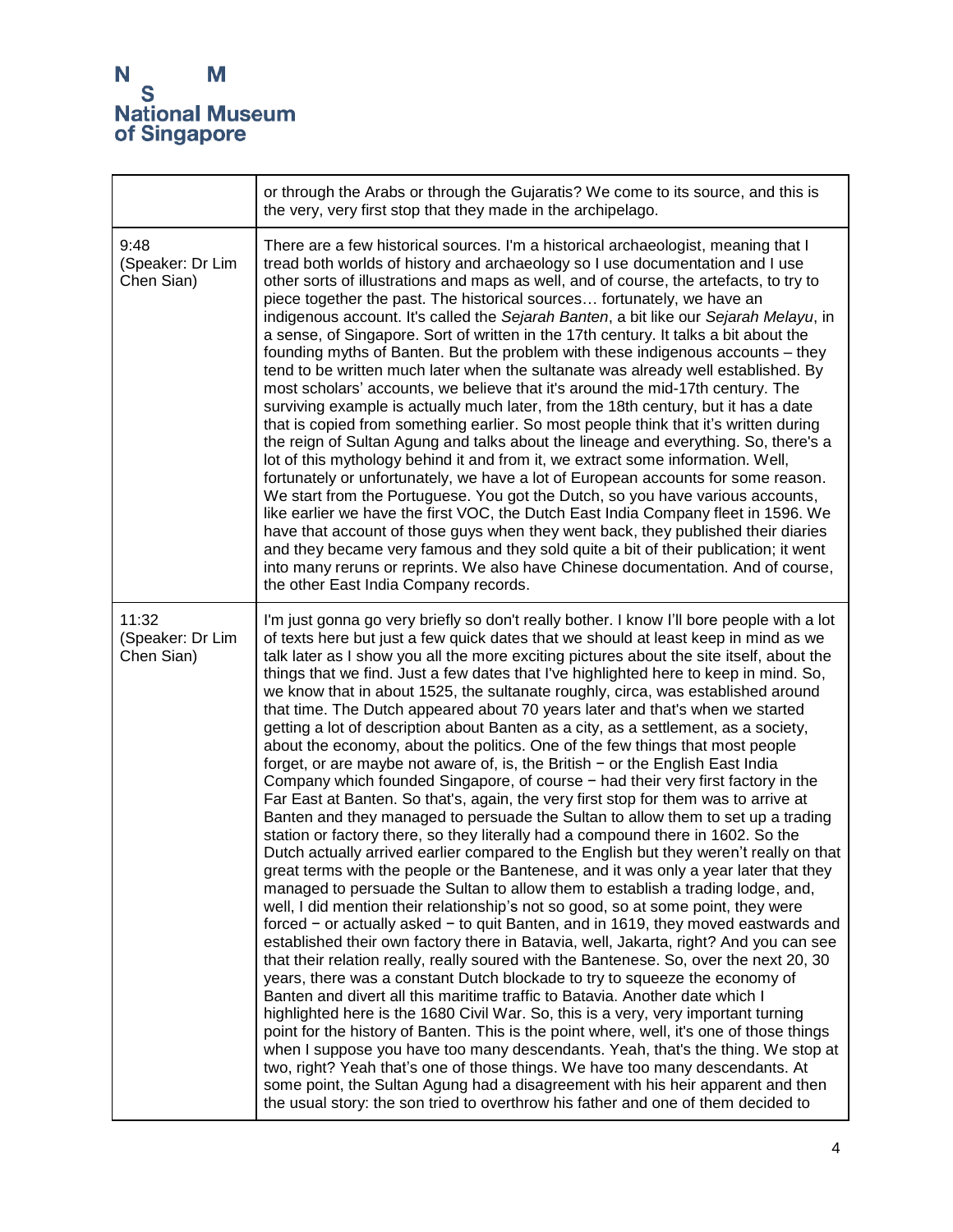|                                         | invite the Dutch to support him militarily, and that's when the Dutch really<br>established a real good foothold. And when Daniel mentioned one of the treaties -<br>the 1691 treaty $-$ when the next Sultan was installed, they had all these contracts<br>establishing monopolies for the Dutch and we talked about pepper, right? So, what<br>was one of the conditions that they have for this military aid? It was $-$ they were $-$ to<br>expel all other Europeans from Banten. Sell pepper only to the Dutch at 15 reales<br>per 400 kilos or something like that, right? So about 400 kilos. You sell that at 15<br>reales. So this is a fixed price for the next 300 years. So you're sort of giving up.<br>Don't be mistaken, it's not like, wow, the poor sultan, he got the short end of the<br>stick. Not really. The sultan buys it between three and seven reales, silver dollars<br>per 400 kilos and he's selling at 15. It's still a pretty decent profit, right? But still, we<br>can see, slowly, the Dutch is moving. The incursion is there. The authority being<br>stamped on to the various sultans that followed. Right, so going on ahead. Yep.<br>We're coming to the end of the boring parts, so let me just finish this.                                                                                                                                                                                                                                                                                                                                                                                                                                                                                                                                                                                |
|-----------------------------------------|----------------------------------------------------------------------------------------------------------------------------------------------------------------------------------------------------------------------------------------------------------------------------------------------------------------------------------------------------------------------------------------------------------------------------------------------------------------------------------------------------------------------------------------------------------------------------------------------------------------------------------------------------------------------------------------------------------------------------------------------------------------------------------------------------------------------------------------------------------------------------------------------------------------------------------------------------------------------------------------------------------------------------------------------------------------------------------------------------------------------------------------------------------------------------------------------------------------------------------------------------------------------------------------------------------------------------------------------------------------------------------------------------------------------------------------------------------------------------------------------------------------------------------------------------------------------------------------------------------------------------------------------------------------------------------------------------------------------------------------------------------------------------------------------------------------------------------------|
| 15:26<br>(Speaker: Dr Lim<br>Chen Sian) | I like pictures too so I'll show you what's what, later. So here we are. So just briefly<br>going through. I also mentioned a few of these, like Valentijn. So he visited Banten.<br>I've mentioned a few of these visitors as there are a lot of visitors. A lot of Europeans<br>- and also Asians - that visited Banten and left accounts of it, but these are the few<br>more prominent ones which, even today, you are still able to find their accounts. And,<br>of course, most of them are on exhibition, on display downstairs, so you can go have<br>a look at the accounts and the illustrations and drawings. Right, so, fast forward to<br>1750, so about another 75 years later, after the Great Civil War. There was a big<br>rebellion. Again, it is one of those things when you have too many descendants. So,<br>one of the consorts, the queen $-$ she's Arabian $-$ and she, of course, wanted to have<br>their own faction to support a certain lineage and conveniently persuaded the Dutch<br>to support her, to install her, her child. Yes, to the sultan. But because she's a<br>foreigner, in a sense, and so, one of these things, a rebellion occurred and it took<br>about three years before this rebellion was stamped out. It would help the Dutch. And<br>after this rebellion, new treaties were signed, right? So again, they lose a lot more<br>properties. They lost a lot more authority. And slowly, you can see from the late 1750s<br>onwards until 1808 when the sultanate was almost stamped out. And it's really in<br>Raffles' hands when, in 1813, when he was the lieutenant governor of Java, that the<br>final sultan of Banten surrendered his claims to his territories for a return in the<br>pension. So, if you are not sure, you can see how the rise and fall of this kingdom |
| 17:25<br>(Speaker: Dr Lim<br>Chen Sian) | But we are interested in what's exactly inside the kingdom, right? So here we begin<br>again. We look at one of the earliest accounts in 1598, during the first fleet. So you<br>can see all sorts of people very cosmopolitan at the top, all sorts of things they<br>were buying, different people Here we have, we talk about the Persians, the<br>Arabs, the Pegus that came by sea, the Chinese merchandise, this little exchange<br>with pepper, specifically talk about how they were investing the Malays and the<br>Klings would invest money in bottomry. And this is quite an obsolete term but it<br>basically means that you sort of pledge your ship or your cargo or even your person<br>in turn for cash, right now, to loan. If you are familiar with The Merchant of Venice<br>what's his name? The Italian guy? Antonio Shylock and Antonio, right? Antonio<br>was the merchant of that three ships and he sort of pledged his ships and borrowed<br>money from Shylock right? Yeah, incidentally written around the same time, The<br>Merchant of Venice was written in about 1596 or 1599 or thereabouts right? So, it's<br>about the same time, so, yeah. So, this was the practice at that point.                                                                                                                                                                                                                                                                                                                                                                                                                                                                                                                                                                                                               |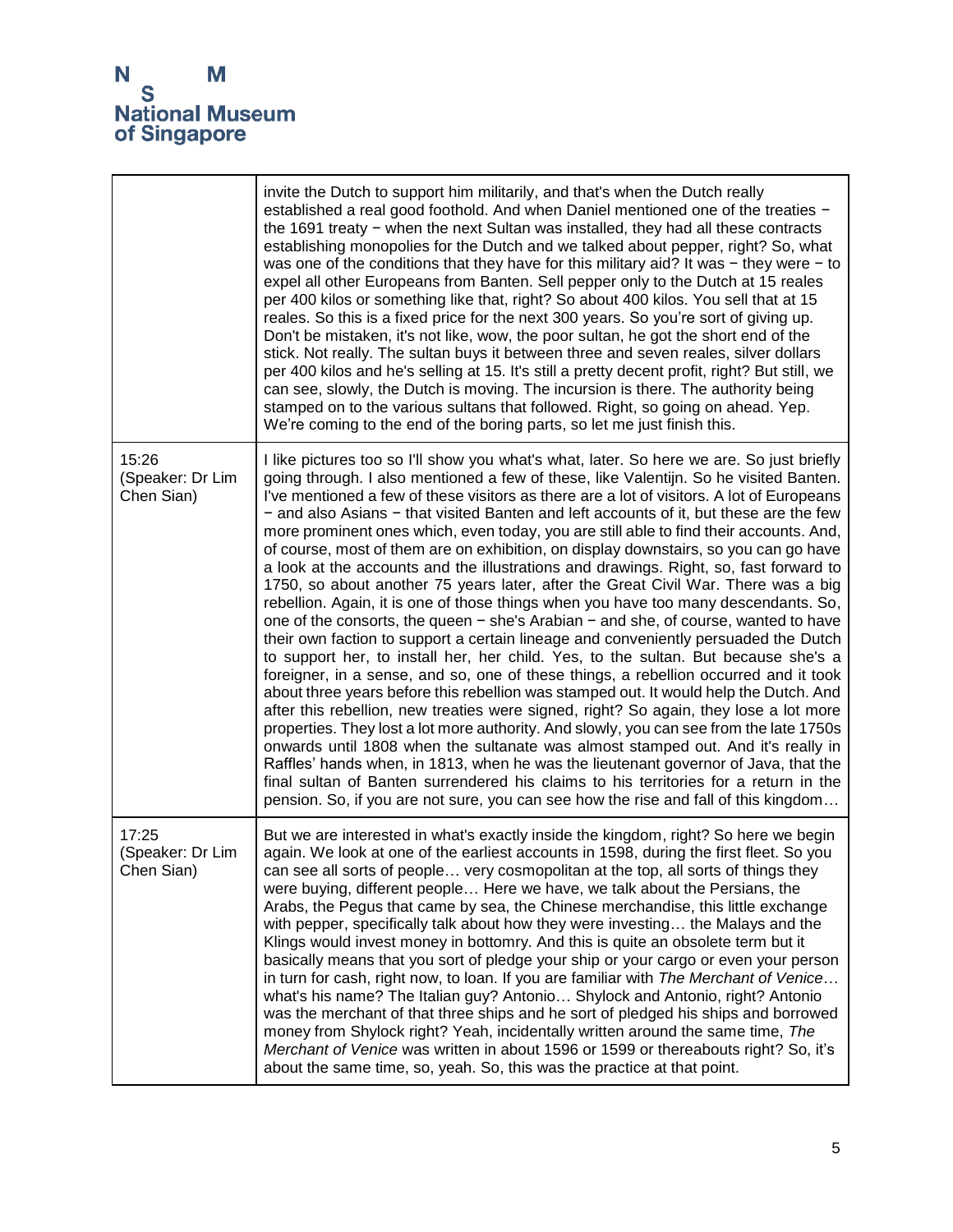| 18:38<br>(Speaker: Dr Lim<br>Chen Sian) | Here's an account, about a hundred years later. So this is, remember, the few key<br>dates, right? This was the first contact. This is a very valuable sultanate and very<br>powerful, very rich, you know, when they first contact, when they first arrived at<br>around 1600. 100 years later, this is after the Great Civil War, right? So now, Sultan<br>Agung versus his son, Sultan Kaji. But despite that, about twenty years after that<br>civil war, Banten was still very rich. And if you look at the description here, it's quite<br>fabulous. And this guy. They actually talk about here we are. The sultan was<br>accompanied by four Ambonese carrying buckets and swords, followed by<br>Javanese, Balingers and all sorts of people. And then he is carried on a chair and<br>this is only the prince – one of the princes, a young prince and in the procession,<br>continued a young prince attended by hundreds of women, wow, each carrying<br>beautiful ornaments, golden cups, flowers and fruits in their hands. A company of<br>Dutch followed. Now the Dutch soldiers themselves, the soldiers stationed in<br>Banten, were part of the procession as well. So they were escorting the sultan and<br>finally he appeared, bumptiously attired. The "lord of the universe". Well, these are<br>wonderful descriptions. |
|-----------------------------------------|--------------------------------------------------------------------------------------------------------------------------------------------------------------------------------------------------------------------------------------------------------------------------------------------------------------------------------------------------------------------------------------------------------------------------------------------------------------------------------------------------------------------------------------------------------------------------------------------------------------------------------------------------------------------------------------------------------------------------------------------------------------------------------------------------------------------------------------------------------------------------------------------------------------------------------------------------------------------------------------------------------------------------------------------------------------------------------------------------------------------------------------------------------------------------------------------------------------------------------------------------------------------------------------------------------------------------------------------------|
| 19:54<br>(Speaker: Dr Lim<br>Chen Sian) | I guess descriptions like these, when, went back to Europe, these fired people's<br>imaginations, right? So they said, "Who are these mysterious eastern princes with<br>all these loads and loads of money and selling pepper and spice?" So they have all<br>this imagination and so here, the publisher Van Der Aa in the early 18th century<br>But I think none of us in this room really believe that this looks like Banten. It always<br>reminds me of my trip to Kathmandu, rather than Banten. But you get this very<br>fantastical type of description of Banten. I don't know what is this. Some sort of<br>palanquin or something. So, different people, different hats, different, you know, I<br>think some Chinese over here. Well, also the character here is a little elephant. Just<br>to show how cosmopolitan and how fabulously wealthy Banten was. Banten was<br>one of the few Southeast Asian states, the earliest, one of the few earliest ones<br>who sent an embassy to London. So just at the big civil war, an embassy was sent<br>to London. So several of these Bantenese orang kaya and princes went up there.<br>So, Europe suddenly sees these Bantenese for the first time in all their wealth and<br>pomp and circumstance.                                                                                  |
| 21:08<br>(Speaker: Dr Lim<br>Chen Sian) | So here we are, our little map again of Valentijn. Earlier, I showed you another<br>source, a different rendition, in colour. It's dated 1726. That's the year it was<br>published. You can go downstairs, have a look at it. But I really, seriously, think that<br>this map is obviously based on a much earlier plan or map of Banten itself, probably<br>the mid-17th century, 1650s thereabouts. Well, there's a few clues. Over here, it<br>actually says that this is the English factory. Well, we know after the Great Civil<br>War, the Banten, the Dutch East India Company chased out - expelled - all its<br>people as part of the contract, right? So the English no longer had this factory over<br>there. And Chinatown is right here. You can't really see it, but here is the palace<br>and the Great Mosque, the tower, the minaret. I'll show you in detail in a bit.                                                                                                                                                                                                                                                                                                                                                                                                                                                        |
| 22:02<br>(Speaker: Dr Lim<br>Chen Sian) | And some of you might have seen this, this is very, very famous and it's very<br>popular. It's always been reprinted by so many different publishers, even in the<br>18th century. And today, of course, people just rip it off all the time. If you just look<br>on the Internet or Wikipedia, you can find maybe 20 different versions of it and it's<br>quite fun looking at the different versions. It's almost like spotting the mistakes,<br>right? Because here is the accurate description of the bazaar, the market in Banten.<br>So if I show you, this is a bit more detail, so what's the big mistake?                                                                                                                                                                                                                                                                                                                                                                                                                                                                                                                                                                                                                                                                                                                               |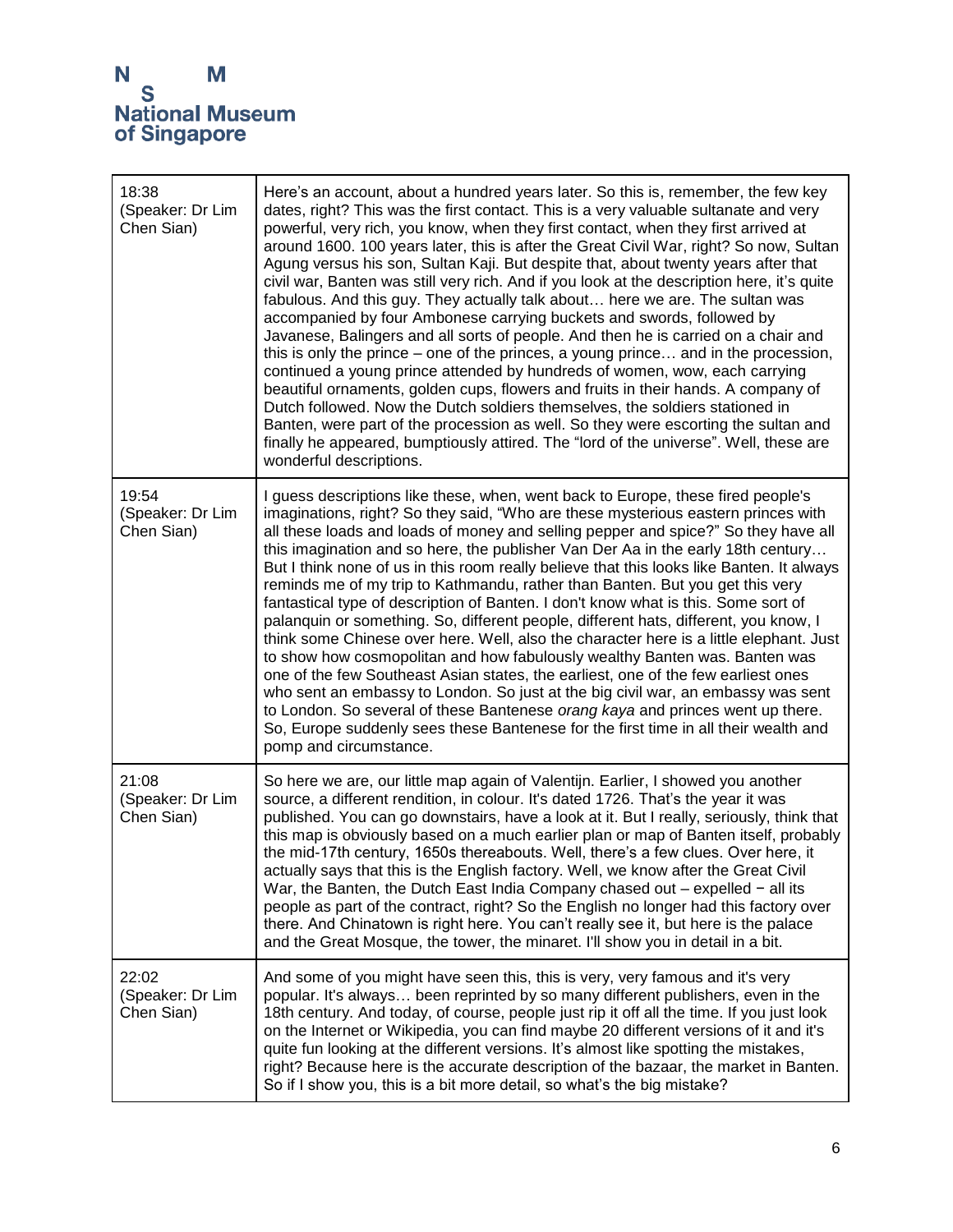| 22:37<br>(Speaker: Dr Lim<br>Chen Sian) | This is a mirror image, so the publisher didn't even realize that it's in the reverse<br>image. It's sort of cropped over here but there's also these, but there's lots of<br>details. Fortunately, earlier with the Italians, this is published during the first voyage.<br>Sorry, this one is not coming out but I'll just read it out. Initially, for some reason, the<br>animation is not working. But all these little boxes will show you which activity is<br>happening. Over here, I believe, this is pepper so they are selling pepper over here.<br>If my memory doesn't fail me, these are bamboo sellers. Here's the coconut sellers.<br>Then these are cloths for, possibly, women, I think women's cloth. And another<br>group of them. I don't know why they are in the circle here's another one for<br>men's cloth. And lots of, see, rows and rows of shops. There's warungs in the<br>middle, and kiosks selling all sorts of different things. They have all sorts of<br>merchandise that are being sold there from all over the archipelago and all over the<br>world. So people are bringing things from France, from Holland, from India, from<br>Japan and they are all trading in this port. Okay so, finally, we're getting to the more<br>sexy stuff. Map, okay, I love maps |
|-----------------------------------------|---------------------------------------------------------------------------------------------------------------------------------------------------------------------------------------------------------------------------------------------------------------------------------------------------------------------------------------------------------------------------------------------------------------------------------------------------------------------------------------------------------------------------------------------------------------------------------------------------------------------------------------------------------------------------------------------------------------------------------------------------------------------------------------------------------------------------------------------------------------------------------------------------------------------------------------------------------------------------------------------------------------------------------------------------------------------------------------------------------------------------------------------------------------------------------------------------------------------------------------------------------------------------------------------------------|
| 24:03<br>(Speaker: Dr Lim<br>Chen Sian) | So here's a late 17th-century map of Banten. Don't pay attention to details. It'll just<br>make you cross-eyed. But just follow my pointer. Observe the boundaries of the<br>port. So this is looking north, this is Banten Bay, right? So here is Banten itself,<br>even today. There's the Banten river, Ci Banten, sort of runs through the city,<br>through the town, so it splits into a little estuary to the east. There's one estuary<br>going out, so that's one of the harbours or ports is on this estuary and the other<br>harbour or port is on this estuary. So there's on two sides, east and west, right?<br>Just burn this into memory. Just try to remember the outline of this settlement.                                                                                                                                                                                                                                                                                                                                                                                                                                                                                                                                                                                           |
| 24:52<br>(Speaker: Dr Lim<br>Chen Sian) | Fast forward to 500 years later. So this is a Google Earth imagery. 2000 mine<br>was not really that updated, but ten years ago, at least. Look at the settlement. It's<br>pretty much, feels very much, the same. So here's the river and it runs through the<br>town itself. This is the east and this is their western port. It's still very active, right?<br>And all this silting over the years $-$ over the last 500 years $-$ have sort of moved the<br>shoreline about a kilometre north now, so it was the original shoreline. You can<br>really see from this area photograph, from the satellite imagery, it used to be<br>somewhere around here, right? So, still very much the same, so Banten, in a<br>sense, it's an archaeologist's dream because it's really, relatively untouched. You<br>have no new shopping mall or subway station or Starbucks or, you know, whatever.<br>This is perfect.                                                                                                                                                                                                                                                                                                                                                                                       |
| 25:47<br>(Speaker: Dr Lim<br>Chen Sian) | So, Banten's about, just slightly under 100 kilometres from Jakarta to the west. You<br>take the main toll road going west, you can't miss it, towards the provincial capital,<br>Serang. You take one of those airport express or the Serang Express, like a five-<br>dollar bus ride. And you can just tell the bus driver or the coach driver to drop you<br>off at the junction before he makes it to an off-turn and take one of these tiny<br>angkots which is, this is one of the great treasures of Indonesia, with like, 20 cents<br>or two thousand rupees - at least ten years ago, it was two thousand rupees. I don't<br>know about inflation now – but two thousand rupees, I know you can take the 15-<br>minute right into Banten. So that's how it looks like going in towards Banten and it's<br>still lined with all these warungs and thatched huts, so very much the same, right?<br>So, in a way, I'm sort of reliving my fantasy of how it would be like with all these<br>Dutch and European and Chinese and Japanese mercenaries when they first came<br>to Banten. Well, in a sense, it's still very much the same.                                                                                                                                                           |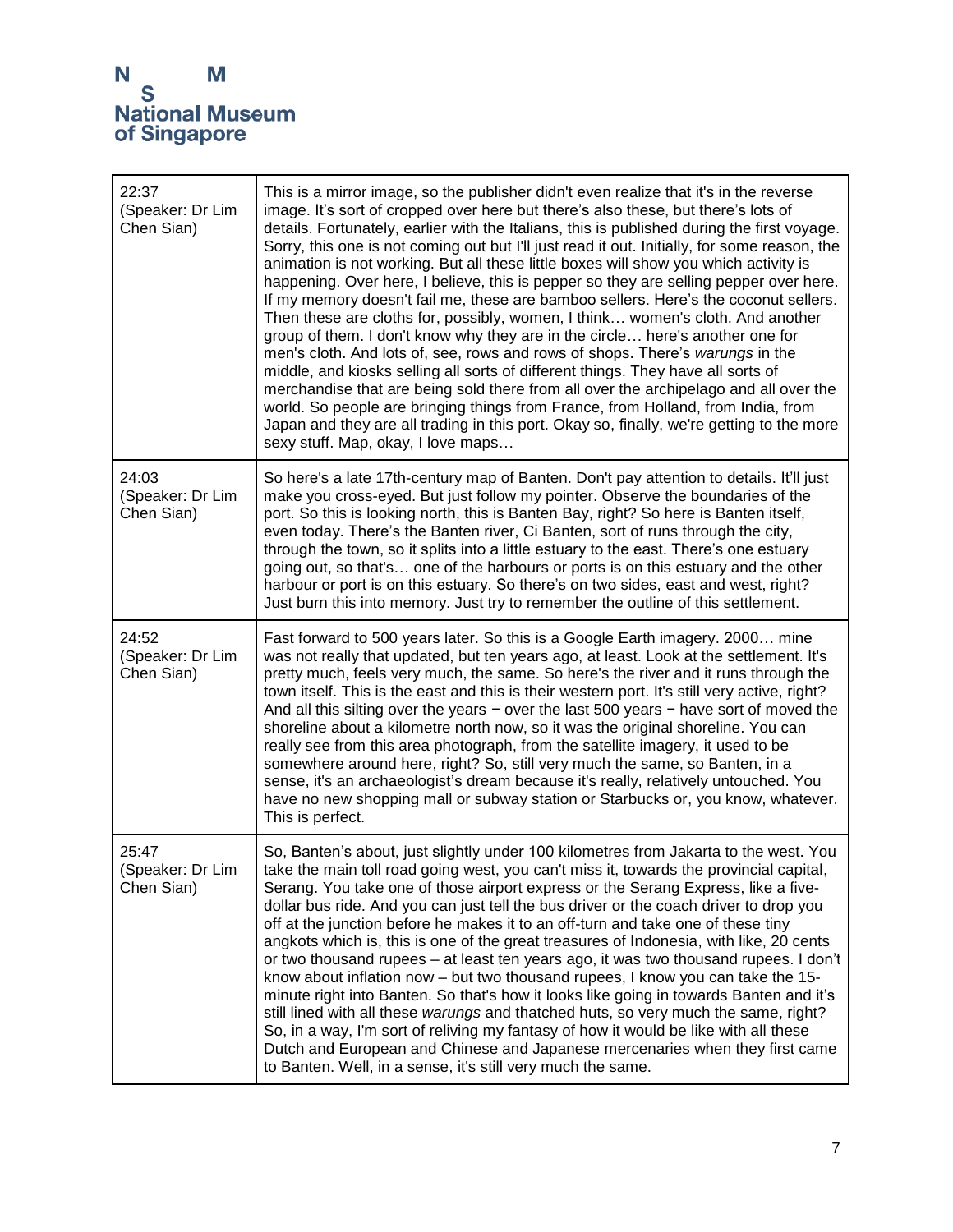| 26:48<br>(Speaker: Dr Lim<br>Chen Sian) | And when you look around, Banten today is surrounded by sawah, all these rice<br>paddy fields and, from historical documents as well, and from archaeological<br>investigations over the years, it has been traditionally rice fields and further away,<br>the pepper fields.                                                                                                                                                                                                                                                                                                                                                                                                                                                                                                                                                                                                                                                                                                                                                                                                                                                                                                                                                                                                                                     |
|-----------------------------------------|-------------------------------------------------------------------------------------------------------------------------------------------------------------------------------------------------------------------------------------------------------------------------------------------------------------------------------------------------------------------------------------------------------------------------------------------------------------------------------------------------------------------------------------------------------------------------------------------------------------------------------------------------------------------------------------------------------------------------------------------------------------------------------------------------------------------------------------------------------------------------------------------------------------------------------------------------------------------------------------------------------------------------------------------------------------------------------------------------------------------------------------------------------------------------------------------------------------------------------------------------------------------------------------------------------------------|
| 27:06<br>(Speaker: Dr Lim<br>Chen Sian) | Increasing over the years, there is a small industry of bird's nest. Right, so all these<br>swallows, and bird's nest, well, structures have popped up in Banten. So, these are<br>probably the most recent development that has disrupted the landscape.                                                                                                                                                                                                                                                                                                                                                                                                                                                                                                                                                                                                                                                                                                                                                                                                                                                                                                                                                                                                                                                         |
| 27:23<br>(Speaker: Dr Lim<br>Chen Sian) | There is a small site museum. Very tiny, it's quite pleasant and built in the 80s, so<br>it's a little Museum Situs, so site museum, and in it, they have displayed quite a<br>number of the archaeological materials that have been uncovered over the years,<br>including some of them that we have excavated. So I'll just show you a few items.<br>So we're not so sure about the port of this Banten prior to it becoming a sultanate,<br>right? In 1525. So there were some archaeological evidence to show that<br>something there earlier like this Nandi, this Hindu-Buddhist statue. You know, Nandi<br>is, of course, the sacred bull, the vehicle of Shiva. It was found in the river, in the<br>eastern river $-$ sorry, western river $-$ of Banten. So it does predate to the sultanate<br>arrival. So this, possibly, was part of the port of the Hindu-Buddhist kingdom of<br>West Java. Well my friends, you can see the size of the pottery.                                                                                                                                                                                                                                                                                                                                                   |
| 28:32<br>(Speaker: Dr Lim<br>Chen Sian) | So these are all made locally, the local industry was quite active as well from the<br>early Bantenese period and continue until today. There's still a very big ceramic<br>industry. One of my favourites, this little piggy bank, that is actually a 16th-century<br>piggy bank, they actually make this little piggy bank to store your money.                                                                                                                                                                                                                                                                                                                                                                                                                                                                                                                                                                                                                                                                                                                                                                                                                                                                                                                                                                 |
| 28:49<br>(Speaker: Dr Lim<br>Chen Sian) | And Banten, it has many ruins from the sultanate period that littered the entire<br>district town or village today. There is a Chinatown on the eastern side of the town.<br>So here's the shoreline, the old shoreline looking north. That's about one kilometre<br>towards the coast. You can still see the river, not very clear but you can see this<br>tree line that's part of the river that's very, very badly silted up. It goes up over here.<br>So that's the eastern port. And here, we have the western port, the river on the<br>other side. Here, another zone right here. Sorry, next slide. So yeah, Chinatown.                                                                                                                                                                                                                                                                                                                                                                                                                                                                                                                                                                                                                                                                                  |
| 29:42<br>(Speaker: Dr Lim<br>Chen Sian) | Well, allegedly, these are the oldest Chinese townhouses in Banten. It's a bit hard<br>to ascertain. Different people claim different things and you ask all these<br>architectural historians, a lot of my colleagues, when I ask - check with - them, one<br>guy would tell you that it's from the 17th century, another one would tell you this<br>was from the 18th century. We are not really sure, but I think it's because it's<br>difficult to tell as over the years they have been remodelling it and renovating it, so<br>it's a bit hard to tell. But these were the two structures that still remain. It purportedly<br>dates as early as the 17th century. Well, I suspect that it might be, you know, late<br>18th century. Here's a little site which I pointed out within the Chinatown. There,<br>apparently, was a Chinese mosque, right, which date to the 16th century. Now it's<br>in ruins. The minaret still stands. So Chinatown's right here. Here's a little mosque,<br>and the minaret, you can see it right there. On the western harbour, over there, we<br>have the Karangantu Harbour. That's where they found the Nandi, the bull, the<br>sacred bull. Here's the main feature of Banten today, or even back then, in the<br>centre of the town, was - or is - Surosowan Palace. |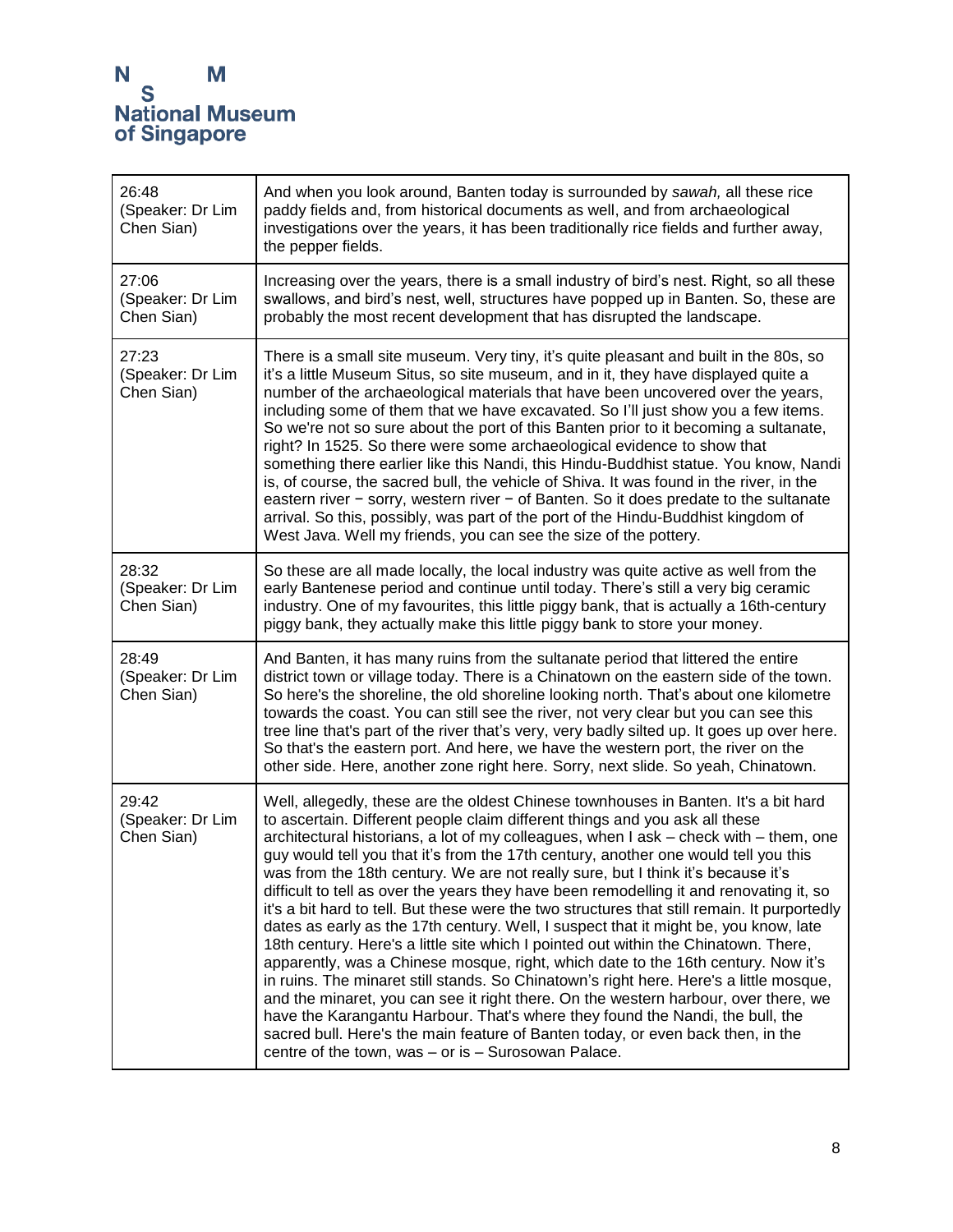| 31:03<br>(Speaker: Dr Lim<br>Chen Sian) | Here, we look at the river. It's still active, still used as a fishing port. So all these<br>little perahus - motorized now, of course - come in and they still sell their catch<br>from the ocean. You can see it's still a marketplace, still very vibrant. The earlier<br>marketplace, the great marketplace of Banten which I showed you from the<br>description in the 16th century and 17th century, effectively, it's at this location. So<br>this is where that marketplace is surrounded by pagar and everything. If you really<br>take away the electrical cables and maybe the PVC tarps, and the corrugated iron,<br>it's very, very much the same as how Anderson would have seen it in the 19th<br>century, when he described how these little huts or jambans, toilets, are built over<br>the river. Those are traditional in that sense. When you look back today, I don't<br>think it would be very, very much different from all the first Europeans when they<br>first came here in 1596, and would have seen. They would have taken<br>their large galleons, large ships would have anchored off in Banten Bay, of course,<br>and they would take these little <i>perahus</i> or lighters to come in. They will come in<br>through this little port. |
|-----------------------------------------|--------------------------------------------------------------------------------------------------------------------------------------------------------------------------------------------------------------------------------------------------------------------------------------------------------------------------------------------------------------------------------------------------------------------------------------------------------------------------------------------------------------------------------------------------------------------------------------------------------------------------------------------------------------------------------------------------------------------------------------------------------------------------------------------------------------------------------------------------------------------------------------------------------------------------------------------------------------------------------------------------------------------------------------------------------------------------------------------------------------------------------------------------------------------------------------------------------------------------------------------------------------------------|
| 32:19<br>(Speaker: Dr Lim<br>Chen Sian) | Right, so Surosowan Palace, the centre of the city. Looking northwards, just north<br>of it is the king's assembly ground, Alun-alun. It's a big square. We have quite a few<br>good detailed depictions. I actually have a few more. Unfortunately, I couldn't find<br>them but they have a very, very nice depiction or illustration from the 17th and 18th<br>century on Alun-alun, that square. But here's one from 1645 showing the governor<br>of Bantam - the old spelling - sitting down at Alun-alun, holding court and meeting<br>the people. And here from the minaret looking southeast, here's Surosowan Palace.<br>You can see the palace there. Here is Alun-alun, big meeting ground Here's<br>Gunung Karang in the distance, looking south in that way.                                                                                                                                                                                                                                                                                                                                                                                                                                                                                                 |
| 33:17<br>(Speaker: Dr Lim<br>Chen Sian) | Another view of the Alun-alun.                                                                                                                                                                                                                                                                                                                                                                                                                                                                                                                                                                                                                                                                                                                                                                                                                                                                                                                                                                                                                                                                                                                                                                                                                                           |
|                                         |                                                                                                                                                                                                                                                                                                                                                                                                                                                                                                                                                                                                                                                                                                                                                                                                                                                                                                                                                                                                                                                                                                                                                                                                                                                                          |
| 33:21<br>(Speaker: Dr Lim<br>Chen Sian) | Tradition has it that one of these stones, the Watu Gilang, and there are two of<br>these watus too, these big boulders. Very nice, polished, and set in the Alun-alun<br>as the throne or the meeting place for the seat, for the sultan, or the king of Banten,<br>and this is where he would hold hearings from the public and people can come and<br>give him missive and petitions and stuff. He would hold his assembly here. Well,<br>tradition says that once these stones were removed or destroyed, the sultanate<br>would have collapsed. But I guess it stood, the sultanate. It's still there. It's<br>protected now by the conservation office, there's a little barrier around it. It's still<br>sitting there.                                                                                                                                                                                                                                                                                                                                                                                                                                                                                                                                           |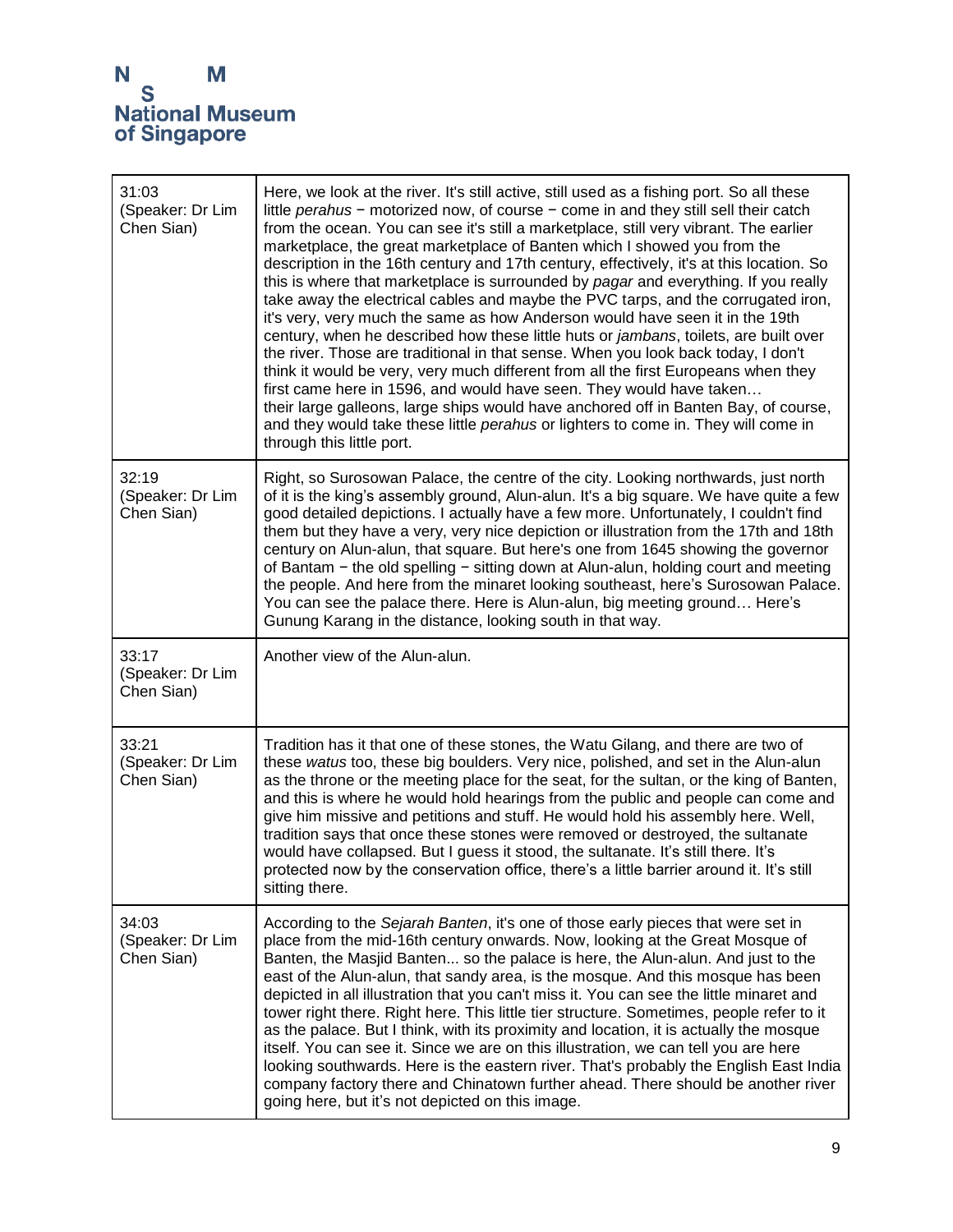| 35:04<br>(Speaker: Dr Lim<br>Chen Sian) | So, up to 19th century, there are a lot of these wonderful antiquarian prints showing<br>the mosque. And maybe it's just for me, maybe because I'm an archaeologist and<br>we do feel kind of nostalgic for the past, and in a sense, I don't know in this<br>instance. It's one of those nature of the profession. But, look at this.                                                                                                                                                                                                                                                                                                                                                                                                                                                                                                                                                                                                                                                                                                                                 |
|-----------------------------------------|------------------------------------------------------------------------------------------------------------------------------------------------------------------------------------------------------------------------------------------------------------------------------------------------------------------------------------------------------------------------------------------------------------------------------------------------------------------------------------------------------------------------------------------------------------------------------------------------------------------------------------------------------------------------------------------------------------------------------------------------------------------------------------------------------------------------------------------------------------------------------------------------------------------------------------------------------------------------------------------------------------------------------------------------------------------------|
| 35:29<br>(Speaker: Dr Lim<br>Chen Sian) | Still feels very much the same, right? So of course, they renovated; they replaced<br>the roof and everything. But when you really think about it, superficially, it's still very<br>much the footprint. In fact, the minaret's still there. The minaret, again, according to<br>the Sejarah Banten, was built during around the 1570s or thereabouts. So it<br>might be one of the oldest standing structures in Java.                                                                                                                                                                                                                                                                                                                                                                                                                                                                                                                                                                                                                                                |
| 35:55<br>(Speaker: Dr Lim<br>Chen Sian) | Another view of the minaret, and from the minaret you can actually see all these<br>surrounding the mosque, the great mosque of Banten, you have all these little<br>warungs and all these little shops setting up their little you know these bamboo<br>poles and they put a tarp over it. So this is the avenue leading up to the mosque<br>over here. The Alun-alun and here's the Surosowan Palace, the big palace is right<br>there. You can see all these rows and rows of shops, so every time when I go by<br>there and I look, I think, you know, how different is it compared from someone from<br>the 16th century? The only thing missing is that I don't have my sword, or my kris. I<br>don't have anything by my side. I don't have my men-in-arms following me or my<br>female retainers of course, right?                                                                                                                                                                                                                                             |
| 36:40<br>(Speaker: Dr Lim<br>Chen Sian) | Yes. So yeah. So how different can it be? Well, unfortunately it's very different now.<br>Because just last year, those of you who have been to Banten would know that<br>there is this big project which is from the local government, Proyek Revitalisasi,<br>revitalization of Banten Lama, and the Alun-alun and the big square around the<br>area. A nice big square. They host a lot of activities and host a lot of things. But it's<br>kind of a re-branding and re-packaging of Banten Lama, right? So it's called<br>Keraton Surosowan. Here, the palace is there. So it's a bit like "I Amsterdam", the<br>big image, right? It lights up at night, even. So I don't have a picture of it. So I stole<br>this from the Serang Post, so you can see this nice little walkway and everything.<br>So, it's really kind of a hipster type of thing now, right? So very different from the<br>warungs of, you know, 2010s and 1600s, right? So it's a bit different. But the<br>warungs and the things are still there. They're just moved away from the centre. |
| 37:39<br>(Speaker: Dr Lim<br>Chen Sian) | Right, so here, <i>tambak</i> , the fish farm. So, yep, all these silting has been going on<br>for the last 500 years. The geo-archaeologists in the 80s when they were doing<br>work, they estimated that the river silt that's deposited is sort of creeping<br>northwards by about four metres a year. So, over time But tambaks are great<br>because, now in the past, this was Banten Bay, right? Sorry, this is Banten Bay,<br>right? So, the ships would be anchored here, and they'll take all the small perahus<br>to come up, right? So the ships will be anchored right there. They're the big<br>galleons. The big cargo vessels.                                                                                                                                                                                                                                                                                                                                                                                                                          |
| 38:22<br>(Speaker: Dr Lim<br>Chen Sian) | So now, for me, I'm not an underwater archaeologist. Since I'm a terrestrial<br>archaeologist, I can just walk up to the site. So they no longer have anything buried<br>in the ocean, the ship sank in the ocean. You've already seen a lot of pictures but<br>now I can just walk out there. It is true, if we look around the tambak, there's lots<br>and lots of artefacts all these ceramics, these 18th-century Chinese ceramics, the<br>Japanese ceramics. So they're all over the place. Artefacts are everywhere, it's<br>almost like a yes, this is just behind someone's house, right? Someone's little<br>thing. So you can imagine, right? So yes, wow. So the idea of the 18th-century<br>Chinese and Japanese material, this is all from Jingdezhen. There was someone                                                                                                                                                                                                                                                                                  |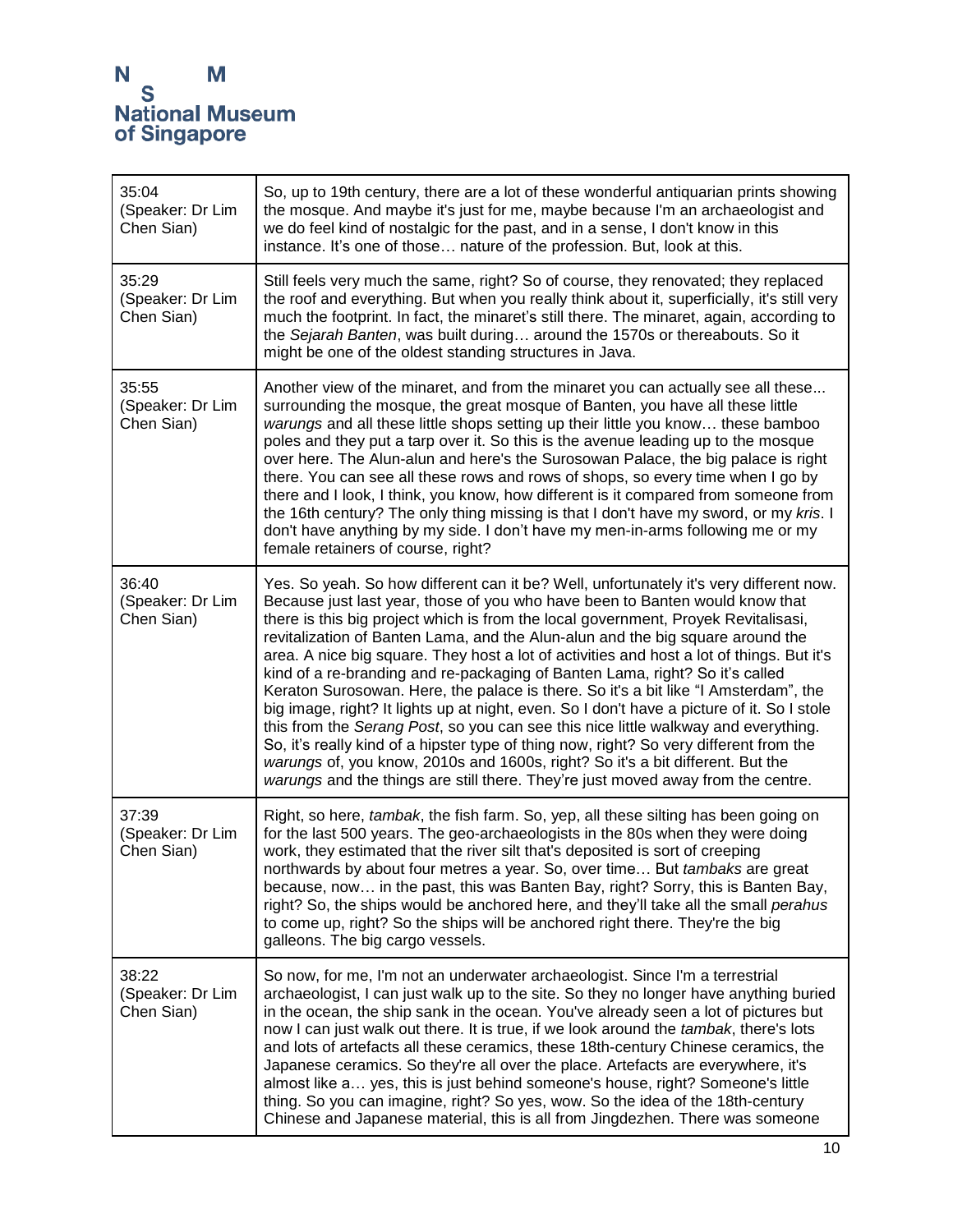|                                         | digging a pit and then he found a whole stash. It shows you the volume of imports<br>and things coming in. So it's not just pepper because, obviously, you know we can't<br>just live on pepper, right? After you're wealthy, what do you do? You can't make a<br>pepper chair or pepper bed, but you buy things. Just like us, today's affluence, it's<br>this affluenza, right? That's what they call it, right? So you buy all these imported<br>goodies from all over the world. So tons and tons of things are shipped there.                                                                                                                                                                                                                                                                                                                                                                                                                                                                                                                                                                                                                                                                                                                                                                                                                                                         |
|-----------------------------------------|--------------------------------------------------------------------------------------------------------------------------------------------------------------------------------------------------------------------------------------------------------------------------------------------------------------------------------------------------------------------------------------------------------------------------------------------------------------------------------------------------------------------------------------------------------------------------------------------------------------------------------------------------------------------------------------------------------------------------------------------------------------------------------------------------------------------------------------------------------------------------------------------------------------------------------------------------------------------------------------------------------------------------------------------------------------------------------------------------------------------------------------------------------------------------------------------------------------------------------------------------------------------------------------------------------------------------------------------------------------------------------------------|
| 39:29<br>(Speaker: Dr Lim<br>Chen Sian) | In this case, ceramics; they survived. I'll just talk a few more slides then we can talk<br>about the archaeology. I know, I think I've been talking too much. Yes. So just<br>outside off Banten, the town limits, there's another keraton, the Keraton Kaibon<br>right there. You're familiar with these already so I don't need to orientate you.                                                                                                                                                                                                                                                                                                                                                                                                                                                                                                                                                                                                                                                                                                                                                                                                                                                                                                                                                                                                                                       |
| 39:49<br>(Speaker: Dr Lim<br>Chen Sian) | Here is a 19th-century print of this place. It still looks very much the same, the gates<br>are still there. So yeah. But this, surprisingly, is a 19th-century structure. So,<br>despite the fact that, you know, about 1808 when the sultanate sort of went into<br>decline, the Dutch came in and they actually occupied the place and they kicked the<br>sultan out of the Surosowan Palace; they moved him to Sedang. But he was<br>sufficiently wealthy enough to build a palace for his mother, right? So it's a big<br>palace. Very little archaeological work has been done - I think, none. So we're<br>seeing lots of opportunities.                                                                                                                                                                                                                                                                                                                                                                                                                                                                                                                                                                                                                                                                                                                                            |
| 40:30<br>(Speaker: Dr Lim<br>Chen Sian) | Another area which is wonderful is the Tasik Ardi. Tasik, of course, we know it<br>means "lake", right? It's an artificial reservoir or lake, up here. And, if you can follow<br>this line, follow my pointer, there is an aqueduct that leads all the way into the<br>palace. So there's this water water resources are being tapped for the palace,<br>right? So it's always for the palace.                                                                                                                                                                                                                                                                                                                                                                                                                                                                                                                                                                                                                                                                                                                                                                                                                                                                                                                                                                                             |
| 41:02<br>(Speaker: Dr Lim<br>Chen Sian) | So this is how it looks like. You can visit this little pleasure ground. You can rent<br>those little swan boats and ride around it. We don't really know when it was really<br>built. A lot of conflicting data on it. So again, no archaeology is being done on this<br>place yet. It's two kilometres south. So the palace. Along the aqueduct, there's<br>these three filtration, well, most researchers interpret it $-$ or at least, even the sign<br>says - these are filtration tanks. I don't know when this name came about, a<br>pangindalan indel for sediments. So people would think that it's a filtration tank to<br>purify the water. And there are three of them. So one's called the Aban, Putih, and<br><i>Emas.</i> So aban is red, putih is white, emas is gold. So most people would think<br>the theory is that as you slowly, from the reservoir, going towards the palace, those<br>waters, reddish and muddy, becomes pure white and finally becomes gold by the<br>time it reaches there. So I'm not too sure. Most people are not too sure. There's no<br>work being done. Someday they've been talking about doing some work since<br>1980s. I'm not sure whether in the last ten years anyone has done any<br>archaeological research on this thing. It might be a gravity station because of the<br>distance. So you try to put the tanks and let it flow. |
| 42:22<br>(Speaker: Dr Lim<br>Chen Sian) | But the aqueduct is still around. It's still running by the main road; it leads into the<br>palace.                                                                                                                                                                                                                                                                                                                                                                                                                                                                                                                                                                                                                                                                                                                                                                                                                                                                                                                                                                                                                                                                                                                                                                                                                                                                                        |
| 42:29<br>(Speaker: Dr Lim<br>Chen Sian) | So okay, now let's talk about the two major features which any tourist visiting<br>Banten will have to go. That's the Keraton Surosowan, and Fort Speelwijk, the<br>Dutch fort. And these are the two sites which I personally did some excavation. Of<br>course, Indonesian archaeologists have been digging since the 1970s and the                                                                                                                                                                                                                                                                                                                                                                                                                                                                                                                                                                                                                                                                                                                                                                                                                                                                                                                                                                                                                                                      |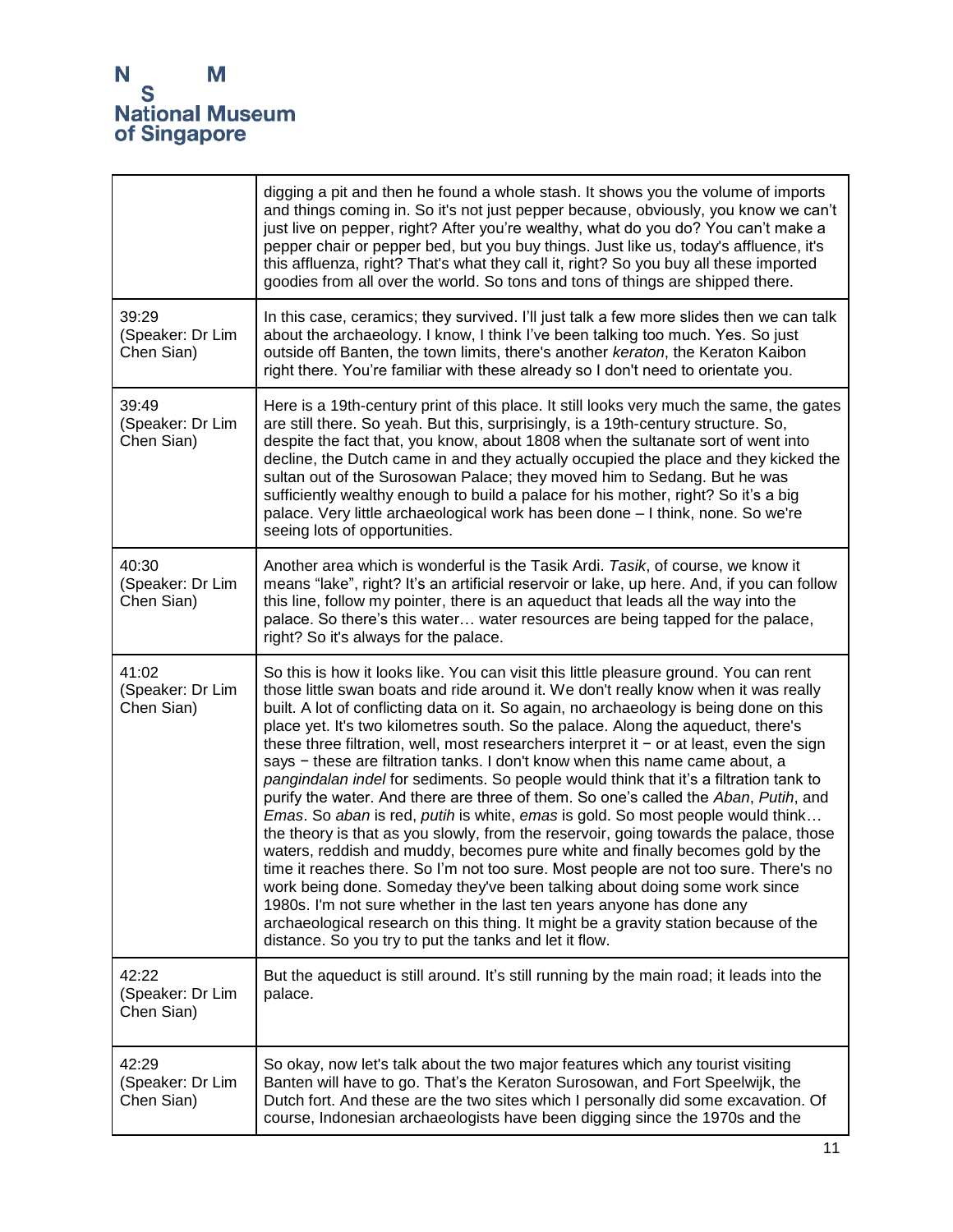|                                         | 1980s, particularly in different parts of Banten, but these are the few places I'll just<br>share a bit with you. So Surosowan Palace, of course, it's a great site, right? It's<br>right there, right? So we're not even talking about low-hanging fruit. It's just a fruit<br>that's on the floor. You just need to pick it up, right? The site is there. It's a no-<br>brainer, right? You just have to dig it. So, of course we ran a dig. And for us, our<br>research was just trying to understand a bit more about how's the lives of these<br>elite, of the sultan. This rich, fabulous fellow and his court. We did an excavation<br>this image is from 2009, so we did a few small excavations. The Surosowan Palace<br>itself is about maybe 300 metres by 100 metres, about the size of the Padang in<br>Singapore, so this is a reference. So it's quite big. And it was built again, important<br>date, post-1618, post-Civil War. And it was built in relatively European style. So,<br>apparently, there was a Dutch architect or engineer who was hired and he built this<br>place. Over the years, lots of things have happened, but two major things that<br>happened. I mean there's all those palace fires and all sorts of things in different<br>accounts. He was sacked in 1808 when the Dutch occupied the entire city. There<br>was Dutch Garrison before that, but this time, literally, it's a military occupation. And<br>then finally, in 1832, the Dutch wanted to erase everything of the sultanate, to make<br>sure there was no potential future uprising or anything to destroy the palace and<br>then you get ruins. So what do we have in there? We know there was a Dutch<br>Garrison being stationed there, and in Fort Diamond, the Dutch called it Fort<br>Diamond. So there's one component of this palace that is for the Dutch European<br>Garrison. And in one of the earlier descriptions, we talked about the Dutch troops in<br>the procession as well, right? So they were following along in this big ceremony as<br>guards-of-honour. But the court and their administration, of course, have a place<br>there. There's bathing pools, a garden $-$ sort of in European style $-$ and then, of<br>course, dalam, the inner household. |
|-----------------------------------------|------------------------------------------------------------------------------------------------------------------------------------------------------------------------------------------------------------------------------------------------------------------------------------------------------------------------------------------------------------------------------------------------------------------------------------------------------------------------------------------------------------------------------------------------------------------------------------------------------------------------------------------------------------------------------------------------------------------------------------------------------------------------------------------------------------------------------------------------------------------------------------------------------------------------------------------------------------------------------------------------------------------------------------------------------------------------------------------------------------------------------------------------------------------------------------------------------------------------------------------------------------------------------------------------------------------------------------------------------------------------------------------------------------------------------------------------------------------------------------------------------------------------------------------------------------------------------------------------------------------------------------------------------------------------------------------------------------------------------------------------------------------------------------------------------------------------------------------------------------------------------------------------------------------------------------------------------------------------------------------------------------------------------------------------------------------------------------------------------------------------------------------------------------------------------------------------------------------------------------------------------------------------------------------|
| 45:04<br>(Speaker: Dr Lim<br>Chen Sian) | So, for us, we wanted to find out a bit more about how was life like in there. We<br>have very little evidence of this place. This is one of those mysterious places that<br>most Europeans don't even enter the inner sanctum, in that sense. So how was life<br>like? There were a few accounts where dignitaries, VIPs like the High<br>Commissioner from the Dutch governor general of Batavia, was dispatched and the<br>sultan hosted. So there's a few images and a few accounts, but a very, very small<br>handful. So you can see his female entourage right there, and they're holding a<br>musket and all sorts of regalia - a golden pot and golden betel box and things like<br>that. Here's another group or entourage right there. So here, the foreigners are<br>seated around the table. Oh here's another, well it's quite late already and this is in<br>1755 we know that it's not true it's a very, very fantastic type of romantic image<br>of how Banten was like. If you look at the statue here, this looks like Shiva instead,<br>with multiple arms. So yeah, there's all sorts of very fancy portrayal of this<br>European imagination of how Banten would have looked like. But how does it look<br>like from archaeological data?                                                                                                                                                                                                                                                                                                                                                                                                                                                                                                                                                                                                                                                                                                                                                                                                                                                                                                                                                                                                                          |
| 46:18<br>(Speaker: Dr Lim<br>Chen Sian) | So we did a few excavations. This is how Surosowan looks like from the minaret.<br>So you can see it's 300 by 100 metres.                                                                                                                                                                                                                                                                                                                                                                                                                                                                                                                                                                                                                                                                                                                                                                                                                                                                                                                                                                                                                                                                                                                                                                                                                                                                                                                                                                                                                                                                                                                                                                                                                                                                                                                                                                                                                                                                                                                                                                                                                                                                                                                                                                |
| 46:28<br>(Speaker: Dr Lim<br>Chen Sian) | Here is the interior of different ruins of different buildings. So, one of our jobs is<br>trying to find out different functional zones and activities, what's happening. Here,<br>you can see the minaret in the background, right? And that's a little site museum.<br>There's a little museum just across.                                                                                                                                                                                                                                                                                                                                                                                                                                                                                                                                                                                                                                                                                                                                                                                                                                                                                                                                                                                                                                                                                                                                                                                                                                                                                                                                                                                                                                                                                                                                                                                                                                                                                                                                                                                                                                                                                                                                                                            |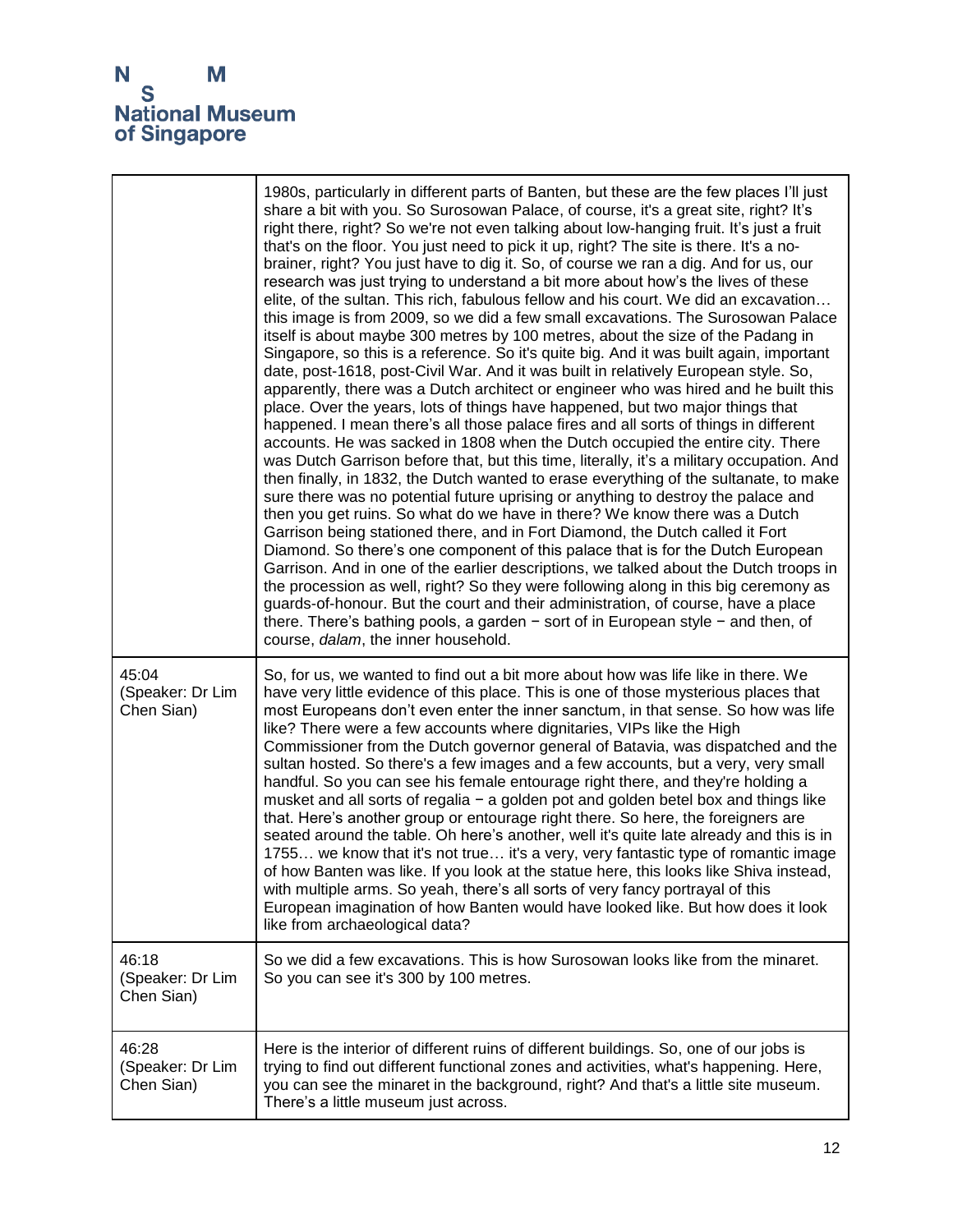| 46:47<br>(Speaker: Dr Lim<br>Chen Sian) | I think you just pay one entry fee and you get to go to two places, which is not bad<br>also.                                                                                                                                                                                                                                                                                                                                                                                                                                                                                                                                                                                 |
|-----------------------------------------|-------------------------------------------------------------------------------------------------------------------------------------------------------------------------------------------------------------------------------------------------------------------------------------------------------------------------------------------------------------------------------------------------------------------------------------------------------------------------------------------------------------------------------------------------------------------------------------------------------------------------------------------------------------------------------|
| 46:55<br>(Speaker: Dr Lim<br>Chen Sian) | Here's a view. And here's a pool. Here's a bathing point. Yeah, I know it's a lot of<br>algae but if you clean it up it's still great as a spa.                                                                                                                                                                                                                                                                                                                                                                                                                                                                                                                               |
| 47:05<br>(Speaker: Dr Lim<br>Chen Sian) | The water – the aqueduct – leads into it. So there's all these different types of<br>sedimentation tanks. So there's several of these water features and bathing pools<br>and reflecting pools in this entire structure. So you can see that it's quite a feat of<br>engineering to bring in water from two kilometres away and to use it for the<br>pleasure of the sultan.                                                                                                                                                                                                                                                                                                  |
| 47:25<br>(Speaker: Dr Lim<br>Chen Sian) | So, mind you, it's not public works in that sense, where they were giving water to<br>everyone. There's always a lot of accounts about brackish water from the river. The<br>well-water is brackish, things like that. But for the palace, there's enough for the<br>elites, life goes on. You're insulated from everything else. So here's one of the<br>excavations just outside, in the moat area from the wall of the palace.                                                                                                                                                                                                                                             |
| 47:53<br>(Speaker: Dr Lim<br>Chen Sian) | This is Fort Speelwijk, to the north. Surrounding Fort Speelwijk is a Dutch cemetery.<br>A lot of them died really young. It's just the conditions in the 17th and 18th<br>century well, we'll come to that later.                                                                                                                                                                                                                                                                                                                                                                                                                                                            |
| 48:16<br>(Speaker: Dr Lim<br>Chen Sian) | So here is a description from Valentijn in the 1700s, where he talks about Fort<br>Speelwijk. We got a lot of good descriptions of it, of how this thing works. But I<br>wouldn't dwell on it. So, we push ahead.                                                                                                                                                                                                                                                                                                                                                                                                                                                             |
| 48:28<br>(Speaker: Dr Lim<br>Chen Sian) | So here's how Fort Speelwijk looks like from the top. So the description actually fits.<br>The little river that runs through it. Here's Chinatown and oh, there's a Chinese<br>temple that's still there. I'm sorry I don't have a picture of it, but this Chinese temple,<br>again, they claim, is one of the oldest in Java. But all temples and institutions like to<br>claim they are the oldest, right? So for some reason, "Mine is older than this guy."<br>"No, we're here first." They like that. So anyway, this structure itself, at least, is the<br>earliest element I can detect from 19th century, but it might be much earlier. Yeah,<br>so that's the fort. |
| 49:04<br>(Speaker: Dr Lim<br>Chen Sian) | That's how it looks on the inside.                                                                                                                                                                                                                                                                                                                                                                                                                                                                                                                                                                                                                                            |
| 49:06<br>(Speaker: Dr Lim<br>Chen Sian) | It's also conveniently used as a soccer pitch for the local Bantenese team. So<br>people come and not only watch soccer, but they come and watch us digging.<br>That's a kind of entertainment for them, right? Also entertainment for us. So that's<br>how it looks.                                                                                                                                                                                                                                                                                                                                                                                                         |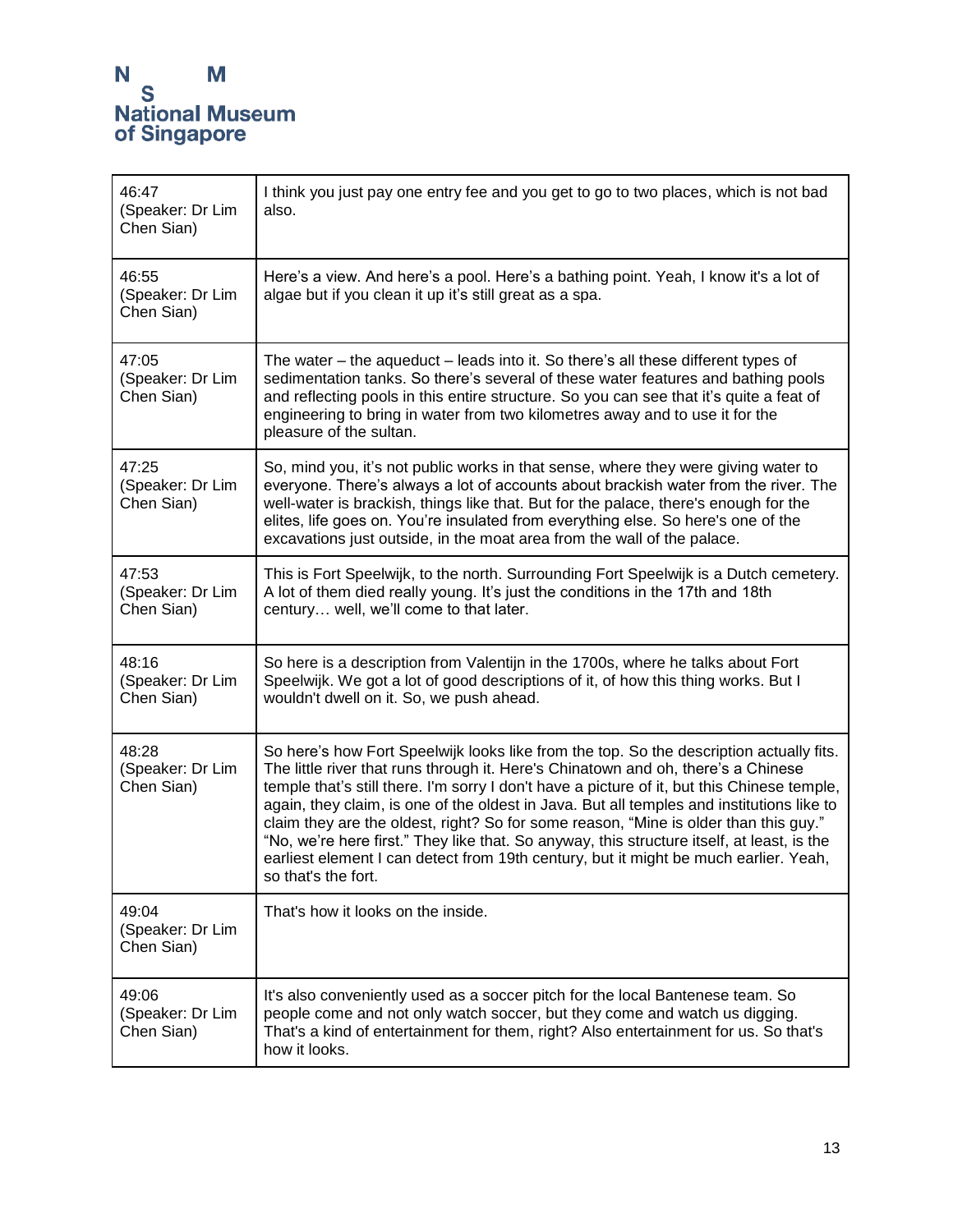| 49:24<br>(Speaker: Dr Lim<br>Chen Sian) | I'm sorry, I apologize, I couldn't find my hard drive where I had all the plans and<br>drawings so you have to make do with my field notes, my diary. So here's the area<br>where they've excavated the well. And we believe that this is the kitchen area that<br>we have excavated, right here. So that's the kitchen and the well. We found a lot of<br>materials relating to cooking. So you can see, it's always very fun when we<br>excavate. Lots of people come, hang out with us. So the type of artefacts we get<br>everyday, we get hundreds and hundreds of kilos of things. So here are all the<br>different types of gin bottles, right? Alcohol, it's consumed, of course, in Banten, by<br>everyone. And then we also have yup, so this is my workstation.                                                                                                                                                                                                                                                                                       |
|-----------------------------------------|------------------------------------------------------------------------------------------------------------------------------------------------------------------------------------------------------------------------------------------------------------------------------------------------------------------------------------------------------------------------------------------------------------------------------------------------------------------------------------------------------------------------------------------------------------------------------------------------------------------------------------------------------------------------------------------------------------------------------------------------------------------------------------------------------------------------------------------------------------------------------------------------------------------------------------------------------------------------------------------------------------------------------------------------------------------|
| 50:17<br>(Speaker: Dr Lim<br>Chen Sian) | We were looking through the artefacts and taking photographs. So we have a whole<br>box of clay pipes. It's like tobacco. Glass bottles, bones and all sorts of material.                                                                                                                                                                                                                                                                                                                                                                                                                                                                                                                                                                                                                                                                                                                                                                                                                                                                                        |
| 50:23<br>(Speaker: Dr Lim<br>Chen Sian) | And we have more ceramics. Ceramics is one of the interesting points for us to<br>figure out what sort of trends or patterns or fashion, if you will, what's popular? So<br>people do like things, right? So if your so-and-so orang kaya bought this, oh I also<br>must buy, must buy bigger. So there's these type of trends that you can follow<br>through these ceramics. I know you look at these things, you probably think to<br>yourself, if tonight I go back home and accidentally washing my plate, I "piang", it<br>breaks, oh that's it. That's archaeology. In that sense, it is, right? From all these<br>here, we can piece together what and how was your lifestyle like, you know? If<br>someone uses which wood, versus me, I use melamine at home. So what does it<br>mean, right? All those styrofoam guys, those who keep recycling their own<br>styrofoam, right? So, there's different type people, right? So there are different<br>things from these are all Chinese, so there's maybe one or two Japanese or from<br>Kyushu or Arita. |
| 51:22<br>(Speaker: Dr Lim<br>Chen Sian) | See the Chinese? Late Ming, early Qing. So, again, I couldn't find my hard drive.<br>But by looking at different types of patterns and stuff, you can find and a lot of<br>people ask me, how do you know how old it is? How can you tell it is from this<br>period? It's from the designs. So things change, right? Just like our clothes, our cell<br>phones - iPhone 3 or iPhone 10 or X or whatever. It's from different time periods,<br>so you change. So based on all these designs and things, we can tell you the time<br>period. And from there, we can tell you how old the site is or how old these layers<br>are. So, European materials, they are 19th century, these are all 19th-century.<br>British and Dutch ware. So these are very Scottish. Here is a 18th-century wine jug.                                                                                                                                                                                                                                                                |
| 52:10<br>(Speaker: Dr Lim<br>Chen Sian) | Clay pipes. Lots of people who smoked. Lots of people were smoking. Again, some<br>images. So you can tell from the designs and stuff like that, we can figure out from<br>which time period they came from. But we know that from the company, like, in this<br>case, this is in 19th century, from 1842 or something thereabouts.                                                                                                                                                                                                                                                                                                                                                                                                                                                                                                                                                                                                                                                                                                                              |
| 52:31<br>(Speaker: Dr Lim<br>Chen Sian) | Clay pipes are great also because if you notice very, very carefully, at the stem of<br>these these Dutch guys are very helpful for archaeologists they put their<br>maker's mark on the stems, on it. Well, here you have a little hen.                                                                                                                                                                                                                                                                                                                                                                                                                                                                                                                                                                                                                                                                                                                                                                                                                         |
| 52:47<br>(Speaker: Dr Lim<br>Chen Sian) | We can tell you which manufacturer they are and when they're from. And from<br>there, we can plot the depth of the site and figure out the entire assemblage that<br>this layer is from the pre-Civil War layer, this layer is not from the pre-Civil War, this<br>is from this layer, this is from Sultan X, Sultan Y, or whatever. Well, but most of the                                                                                                                                                                                                                                                                                                                                                                                                                                                                                                                                                                                                                                                                                                       |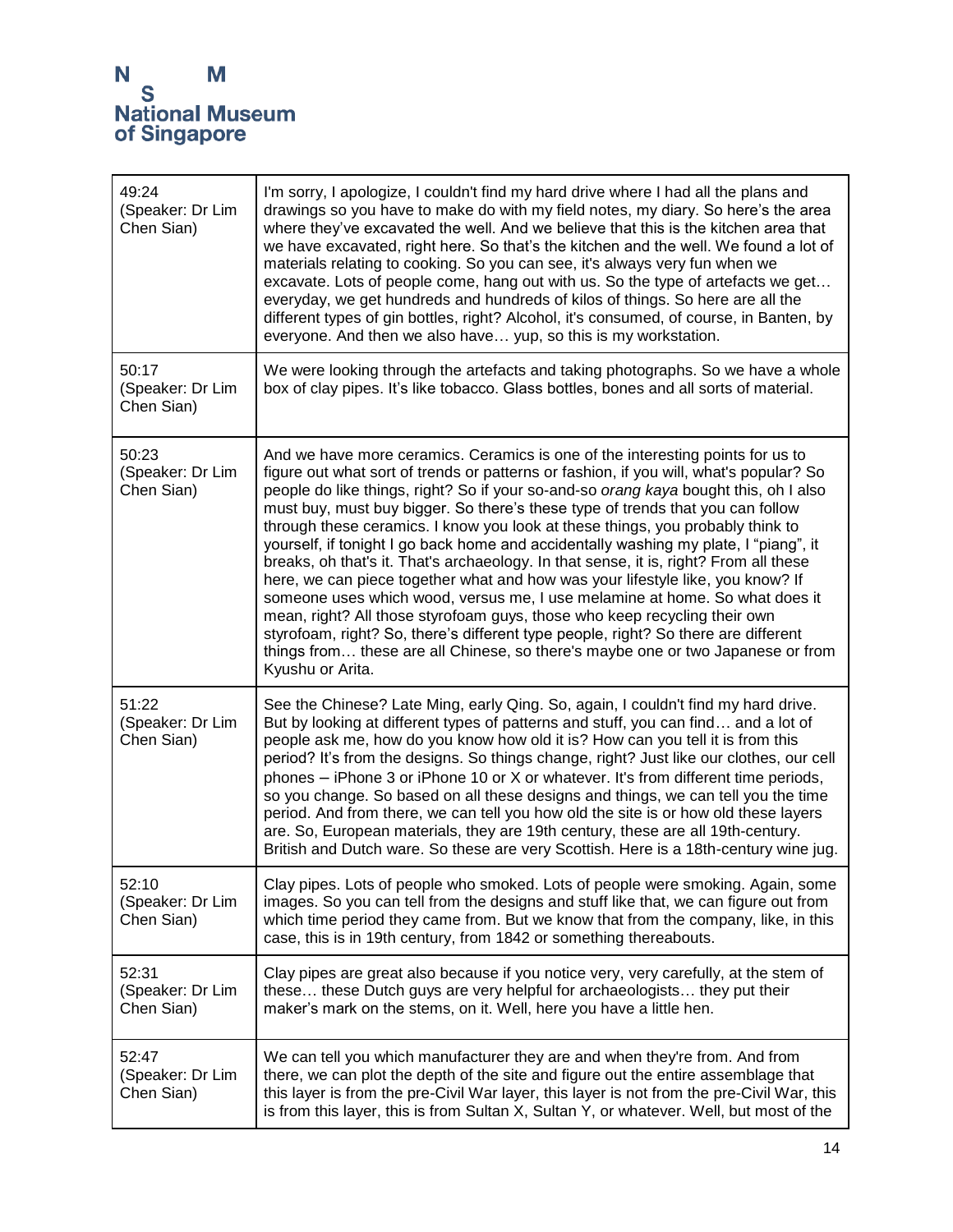|                                         | days, as you can see, post-date the civil war. So it seems that everything around<br>this, of course, the fort and those things were built. So the thing is, tobacco is one of<br>the I don't know what was the vice back then but you know it's very popular.<br>There are reports of Bantenese princes smoking away.                                                                                                                                                                                                                                                                                                                                                                                                                                                                                                                                                                                                                                                                                                      |
|-----------------------------------------|-----------------------------------------------------------------------------------------------------------------------------------------------------------------------------------------------------------------------------------------------------------------------------------------------------------------------------------------------------------------------------------------------------------------------------------------------------------------------------------------------------------------------------------------------------------------------------------------------------------------------------------------------------------------------------------------------------------------------------------------------------------------------------------------------------------------------------------------------------------------------------------------------------------------------------------------------------------------------------------------------------------------------------|
| 53:25<br>(Speaker: Dr Lim<br>Chen Sian) | It's the height of fashion, so everyone was like copying these practices. And animal<br>remains. We've got to remember that we excavated by the kitchen, and then some<br>other areas. And then within these areas, we got all sorts of bones. I'm running out<br>of time so I'm trying to speed up a bit.                                                                                                                                                                                                                                                                                                                                                                                                                                                                                                                                                                                                                                                                                                                  |
| 53:42<br>(Speaker: Dr Lim<br>Chen Sian) | But there's only a few more slides. These are coins. So they have Chinese cash.<br>This is the Chinese cash. And local Bantenese tin coins. The Chinese copper cash.<br>These are nails and some other sort of fishing hooks. But these are Bantenese<br>coins, so they are minting coins. So the currency was real. Spanish silver, Spanish<br>dollar, pieces of eight, one reale. But obviously, you don't use a reale to buy your<br>coconut or to get a massage or something. So you have all these smaller<br>denominations, so probably the exchange rate varies over the few hundred years.<br>One reale is equal to X number of strings for these things. So there's a very<br>complicated exchange rate.                                                                                                                                                                                                                                                                                                           |
| 54:26<br>(Speaker: Dr Lim<br>Chen Sian) | Right, so the general examination is just from ceramics alone, but you can tell it<br>was from various different places. So here, in red, you have things from Fujian,<br>from Zhangzhou, from Jingdezhen. So these are different types of things. There are<br>some Japanese materials. They look very much like Chinese, but they are not, they<br>are Japanese. From Hizen, Arita, saga prefecture in Kyushu. So these are things<br>which they are copying Chinese ceramics because there was this demand for it.<br>So these people did. And they're very good actually, they are not knockoffs, not<br>cheap knockoffs, they're very good. Then we have local pottery. So you have things<br>like, you know, these we know were all made in Java little pots and cooking pots<br>or kendis and things like that. But we know that some are made in Banten itself,<br>and some are made from elsewhere and imported. I'll come to that later. So there's<br>a whole selection of different things that we're studying. |
| 55:20<br>(Speaker: Dr Lim<br>Chen Sian) | Kind of boring things again. I'm trying to see Okay, in a nutshell, over time, we<br>can tell from the few sites that we've worked here is just from Surosowan Palace.<br>Fort Diamond is also a part of Surosowan Palace. Over time, the highest quality,<br>the best-regarded ceramics, porcelain from Jingdezhen have declined over time,<br>possibly due to the decrease in wealth or decrease in power of the sultan. And over<br>time, they make it up but they still want to maintain the semblance of I-still-have-a-<br>lot-of-stuff, right? So they buy the cheaper knockoffs. So there's increasingly more<br>Fujian and Guangdong material much later. Well, of course, it's not just because<br>they're maybe cheaper, or maybe they're not as good quality, but at that point in<br>time, the Chinese were exporting a lot more of these everyday wares. So there's a<br>slight decline in that.                                                                                                              |
| 56:19<br>(Speaker: Dr Lim<br>Chen Sian) | So my colleague, Kay – Kay Ueda – she did a petrographic analysis on the local<br>ceramics of all these coarse earthenware, so these like kendis, you know those little<br>things you wash your hands with. So here's an image showing a Bantenese<br>nobleman with his entourage and one of the servant girls is carrying his little kendi<br>to wash his feet and wash his hand or let him spit after taking betel. So you realise<br>that there are two different types of things. They all look the same, right? They all<br>look like these red little flower pots, right? Effectively. So they are made locally, in<br>Java. We know from the local clay by scientifically matching the chemical                                                                                                                                                                                                                                                                                                                      |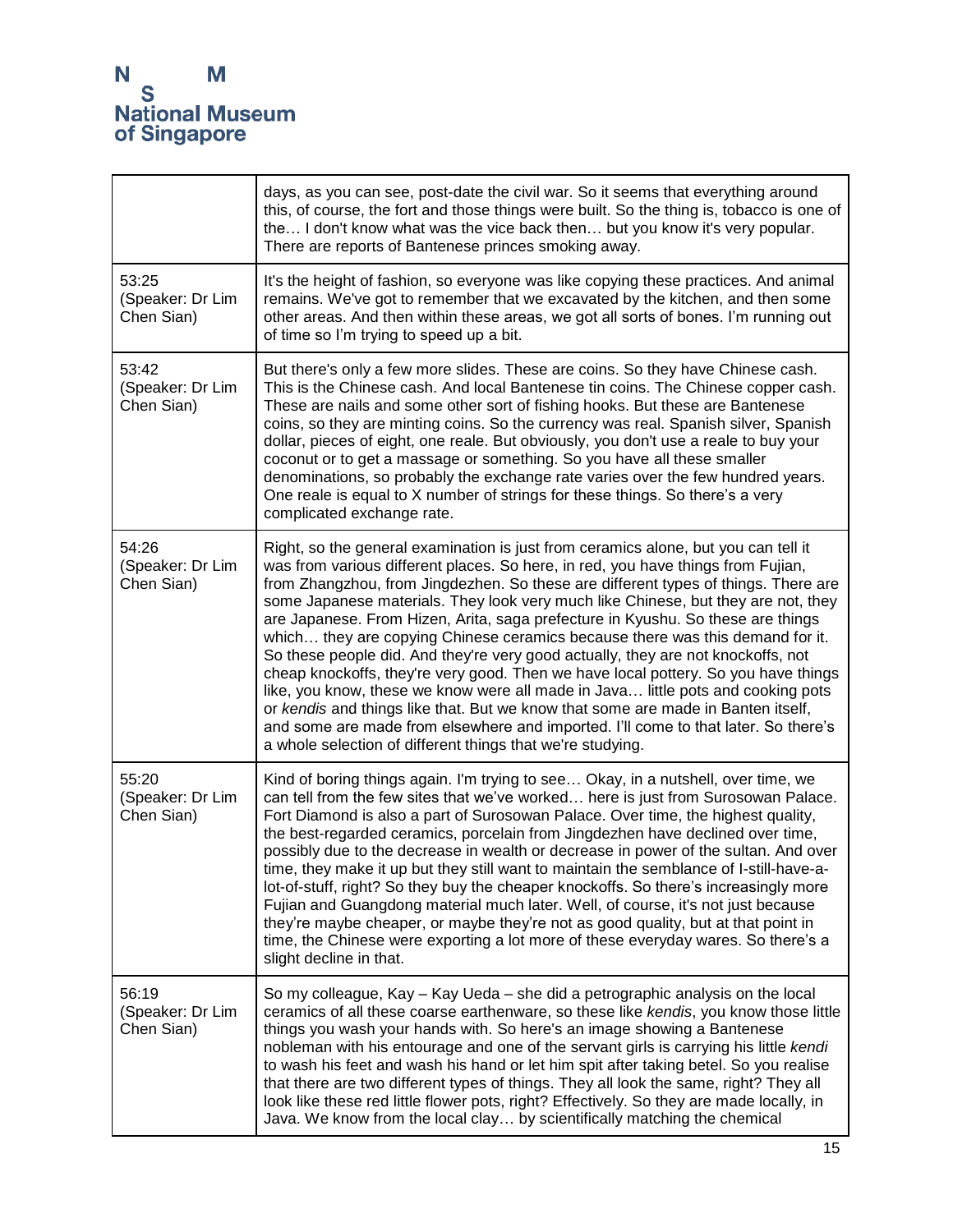|                                            | elements in there, it is made locally from the clay, from the nearby area. And A is<br>from somewhere else. So we also realize that something is interesting. A is a final<br>quality product, potentially from East Java. Because, we don't know where yet, but<br>potentially from East Java where they produce a lot of these very, very fine quality<br>ones; it's imported as a prestige object. But at some point in time, because it is<br>imported by distance, obviously, logically, it's going to be more expensive, right?<br>Although it is just a flower pot or kendi, but it's going to be more expensive<br>compared to something locally made. And of course, the sultan can just order<br>someone to make it as well, right? As a threat of death, so you might not even need<br>to pay, right? So it is the other way. So these are local stuff. But, the local potters,<br>although using different clay, they're still trying to mimic the stuff coming out from<br>Eastern Java. So, at least, outside, exterior-wise, the design and the burnishing,<br>they're trying to polish it enough to make it smooth enough, so even comparing it<br>side by side, it's almost like a replica. So they were doing things like that.                                                                                                                                                                                                                                                                                                                                                                                                                                                                                                                   |
|--------------------------------------------|---------------------------------------------------------------------------------------------------------------------------------------------------------------------------------------------------------------------------------------------------------------------------------------------------------------------------------------------------------------------------------------------------------------------------------------------------------------------------------------------------------------------------------------------------------------------------------------------------------------------------------------------------------------------------------------------------------------------------------------------------------------------------------------------------------------------------------------------------------------------------------------------------------------------------------------------------------------------------------------------------------------------------------------------------------------------------------------------------------------------------------------------------------------------------------------------------------------------------------------------------------------------------------------------------------------------------------------------------------------------------------------------------------------------------------------------------------------------------------------------------------------------------------------------------------------------------------------------------------------------------------------------------------------------------------------------------------------------------------------------------------------------|
| 58:13<br>(Speaker: Dr Lim<br>Chen Sian)    | Well, animal remains. So again, looking at Surosowan Palace. In the early 18th<br>century 17th century to early 18th century, there was still very large consumption<br>of prestige foods, like buffalo and cattle. Buffalo and cattle were expensive. So in<br>Banten, one cattle cost you about, at that point in time, seven reales or something<br>like that, seven silver. So it's expensive, right? They rest in the inland, let's say you<br>go all the way down to the south, to Anjer or something like that, or the mountains,<br>it is about two or three reales. So in the city itself, it is expensive. So that's the sort<br>of value. So the sultan and the elite inside were eating these things. It was<br>described by a few accounts that he was served certain things like beef and stuff<br>like that. But over time, we see the drop, and then we realized that, to make up for<br>protein, they consumed more fowl or chicken, things like that. So there's a lot more<br>chicken towards the later part of the 18th century.                                                                                                                                                                                                                                                                                                                                                                                                                                                                                                                                                                                                                                                                                                                |
| 59:24<br>(Speaker: Dr Lim<br>Chen Sian)    | Right so, yeah, I know I went a little bit overtime, I apologise. So what do we know<br>about Banten? Effectively, after today, a quick introduction to what's happening,<br>from the archaeology, we still know very little. There's still a lot of question marks<br>like when was the place found? When did they start having this thing? Our focus, so<br>far, at least from the five seasons that I worked there, was to really look at the<br>lifestyle of the elite and post-1684 after the civil war. And look at the space, the<br>demarcation between the elites and the non-elites, the indigenous and the foreign,<br>and from there, we realised that certain prestige items, for example, the kendis,<br>right? So it looks like it's from somewhere else, but it's actually made locally, and<br>we have things like a lot of imports of Chinese material or external material, and the<br>consumption of a lot of different types of materials or different types of animals for<br>meals. So, there are many, many different areas and themes that still remain<br>unexplored. I've shown you, in a whirlwind tour, in a sense, of the different sites that<br>are still out there. Most of them have never been excavated so they're still sitting<br>there, so we don't really know. I mean, it would be interesting for someone to go<br>and study the different ethnic quarters, the Gujaratis or the Chinese. And the ruins<br>are there, right? The Chinese mosques As you can see from the various<br>walkabouts, so just digging in someone's backyard, there's lots of artefacts coming<br>out from the ground. So, many things still to be done. Maybe at some point, I should<br>go back. It's actually a nice little retirement place. |
| 01:01:03<br>(Speaker: Dr Lim<br>Chen Sian) | Not that far from Jakarta and nowadays it's, of course, a little bit more hipster.<br>I can open my café or something, right? So, anyhow, thank you very much for<br>joining me this evening. I do apologize for slightly going above the time and these<br>are my colleagues that I've been working with in Banten and so, yep, once again,                                                                                                                                                                                                                                                                                                                                                                                                                                                                                                                                                                                                                                                                                                                                                                                                                                                                                                                                                                                                                                                                                                                                                                                                                                                                                                                                                                                                                        |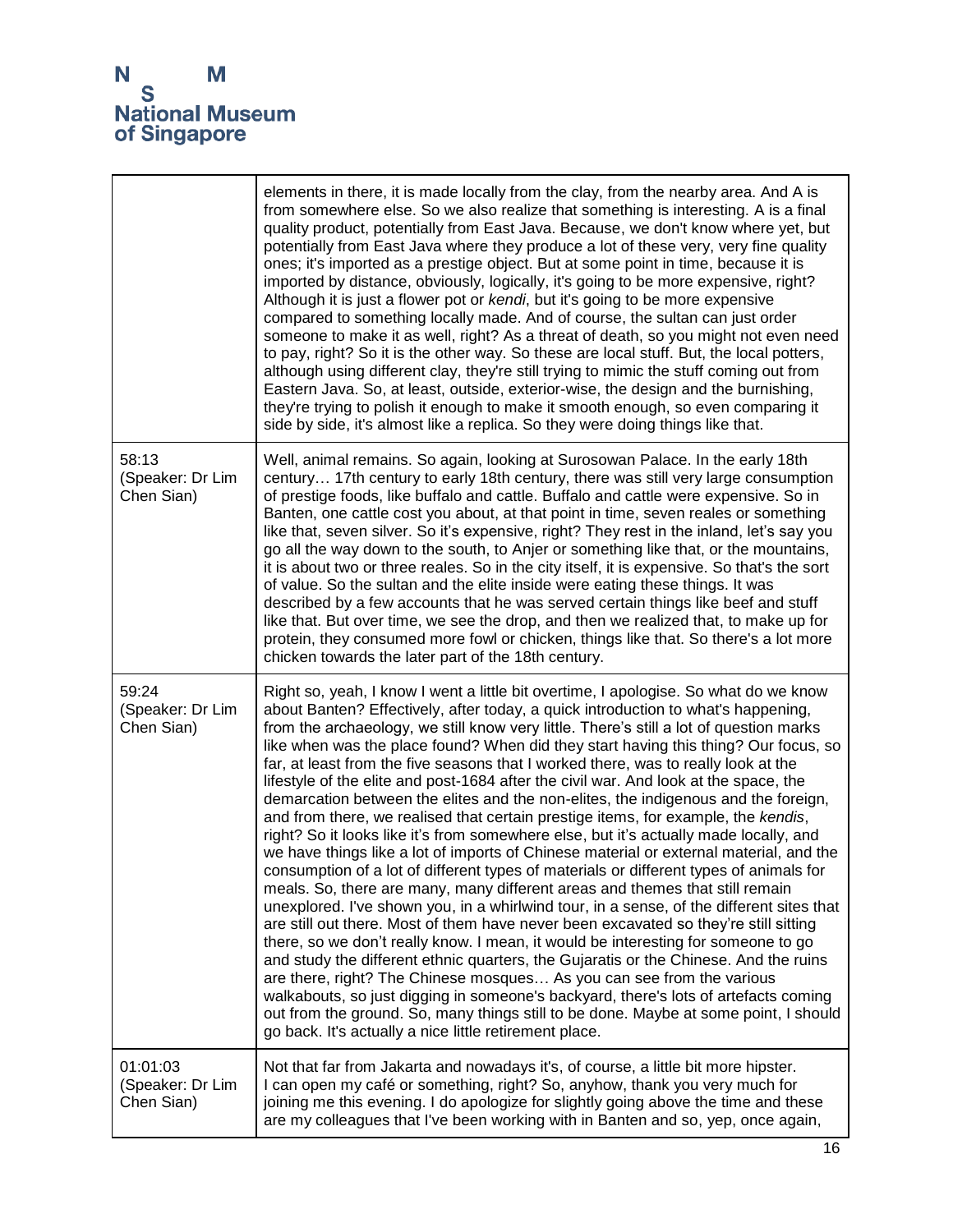|                                            | thanks for joining me this evening, spending your time.                                                                                                                                                                                                                                                                                                                                                                                                                                                                                                                                                                                                                                                                                                                                                                                                                                                                                                                                                                                                                                                                                                                                                                                                                                                                                                                                                                                                                                                                                                                                                                                                                                                                                                                                                                                                                                                                                                                                                                                                                                                                                                                                                                                                                                                                                                                                                                                                                                                                                                                                                                                                                                                     |
|--------------------------------------------|-------------------------------------------------------------------------------------------------------------------------------------------------------------------------------------------------------------------------------------------------------------------------------------------------------------------------------------------------------------------------------------------------------------------------------------------------------------------------------------------------------------------------------------------------------------------------------------------------------------------------------------------------------------------------------------------------------------------------------------------------------------------------------------------------------------------------------------------------------------------------------------------------------------------------------------------------------------------------------------------------------------------------------------------------------------------------------------------------------------------------------------------------------------------------------------------------------------------------------------------------------------------------------------------------------------------------------------------------------------------------------------------------------------------------------------------------------------------------------------------------------------------------------------------------------------------------------------------------------------------------------------------------------------------------------------------------------------------------------------------------------------------------------------------------------------------------------------------------------------------------------------------------------------------------------------------------------------------------------------------------------------------------------------------------------------------------------------------------------------------------------------------------------------------------------------------------------------------------------------------------------------------------------------------------------------------------------------------------------------------------------------------------------------------------------------------------------------------------------------------------------------------------------------------------------------------------------------------------------------------------------------------------------------------------------------------------------------|
| 01:01:42<br>(Speaker: Dr Lim<br>Chen Sian) | Wait, we do have time for questions. I was a bit worried.                                                                                                                                                                                                                                                                                                                                                                                                                                                                                                                                                                                                                                                                                                                                                                                                                                                                                                                                                                                                                                                                                                                                                                                                                                                                                                                                                                                                                                                                                                                                                                                                                                                                                                                                                                                                                                                                                                                                                                                                                                                                                                                                                                                                                                                                                                                                                                                                                                                                                                                                                                                                                                                   |
| 01:01:48<br>(Vidya)                        | Please wait for the mic before you ask your question. We're going to pass the mic<br>around because we are being taped. Also, please don't forget to fill out the click<br>on this link for your feedback.                                                                                                                                                                                                                                                                                                                                                                                                                                                                                                                                                                                                                                                                                                                                                                                                                                                                                                                                                                                                                                                                                                                                                                                                                                                                                                                                                                                                                                                                                                                                                                                                                                                                                                                                                                                                                                                                                                                                                                                                                                                                                                                                                                                                                                                                                                                                                                                                                                                                                                  |
| 01:02:40<br>(Audience)                     | Thanks for the informative talk. We've been to Banten, just as kind of a tourist to<br>look at the sites. One thing that struck me after having visited Central Java where,<br>with many times, with lots of Buddhist and Hindu ruins, Banten didn't have - doesn't<br>have – any of that. And the ruins that we saw were this temple with essentially,<br>it's Buddhist temples built by the Chinese, so Taoist temples. At the museum, in<br>your picture, there were some tombstones from the Qianlong period but no Hindu or<br>Buddhist temples, pre-Islamic structures. Does that mean that Banten at the time<br>was not as, let's say, developed as central Java was? So, in other words, the<br>structures were actually built just around the time when the Dutch arrived so they<br>would be attacking each other's structures and sacking them and burning them.<br>Thank you.                                                                                                                                                                                                                                                                                                                                                                                                                                                                                                                                                                                                                                                                                                                                                                                                                                                                                                                                                                                                                                                                                                                                                                                                                                                                                                                                                                                                                                                                                                                                                                                                                                                                                                                                                                                                                  |
| 01:03:57<br>(Speaker: Dr Lim<br>Chen Sian) | Right, great question. This is one of the few things, I mean for our colleagues and<br>the archaeologists have so far been concentrating on the sultanate period, so post-<br>1525 and post-European context. That's the area we do. So in Banten itself, yes<br>there is some artefacts, so like this big Nandi, so, obviously, it's a Hindu-Buddhist<br>type of religious iconography. It was found in a river. Or it's just that maybe we have<br>very little evidence for other things, for other things earlier in terms of, let's say, the<br>sites that we were looking at, most of them are from the sultanate period, like from<br>the European, VOC, the East India Company period. So, it's, well people haven't<br>really been looking for something earlier. So that's the one thing. So statistically it's<br>just that, you know, we've been focusing on something else. We haven't gotten a lot<br>of reports, but like something like this, this is massive. So, obviously, it has to mean<br>something. It can't just be floating in a river, right? It was found there. So there must<br>be some sort of settlement. The earlier accounts by the Ryukyuans, the Okinawans<br>and by the Portuguese around 1513 thereabouts, they talked about Banten, pre-<br>sultanate days. So there was something that was happening. Now let's extrapolate<br>and go back a few hundred years. Archaeological evidence-wise, that's one of the<br>few. And there are few ceramic pieces, but the quantity is just very, very low so I<br>suspect that no one has really gone to look for it yet. Now further, it's not a part of<br>the topic of this talk but, about maybe 13 or 15 kilometres away, south of Banten, in<br>Banten Girang - upstream Banten, that's what it means, right - there is another big<br>settlement up in the hills and they have evidence from the prehistoric period all the<br>way to the Hindu-Buddhist period. So they have things from, you know, from the<br>ceramics or from coins or the things that we find, we can date them from that time<br>period, you know, the 11th century to 14th century thereabouts, so it predates the<br>sultanate period. Krakatoa, where Krakatoa is, there were a few - fortunately,<br>before the island exploded - religious iconography. Again, big statues. A Ganesha<br>and a Shiva was found at Krakatoa. So within that area, yes, there was definitely a<br>West Javanese, Hindu-Buddhist kingdom before the sultanate of Banten. So, even<br>the Sejarah Banten specifically said, right, this mythical guy, this fellow who came<br>down here and conquered the Hindu-Buddhist state or kingdom or settlement that is |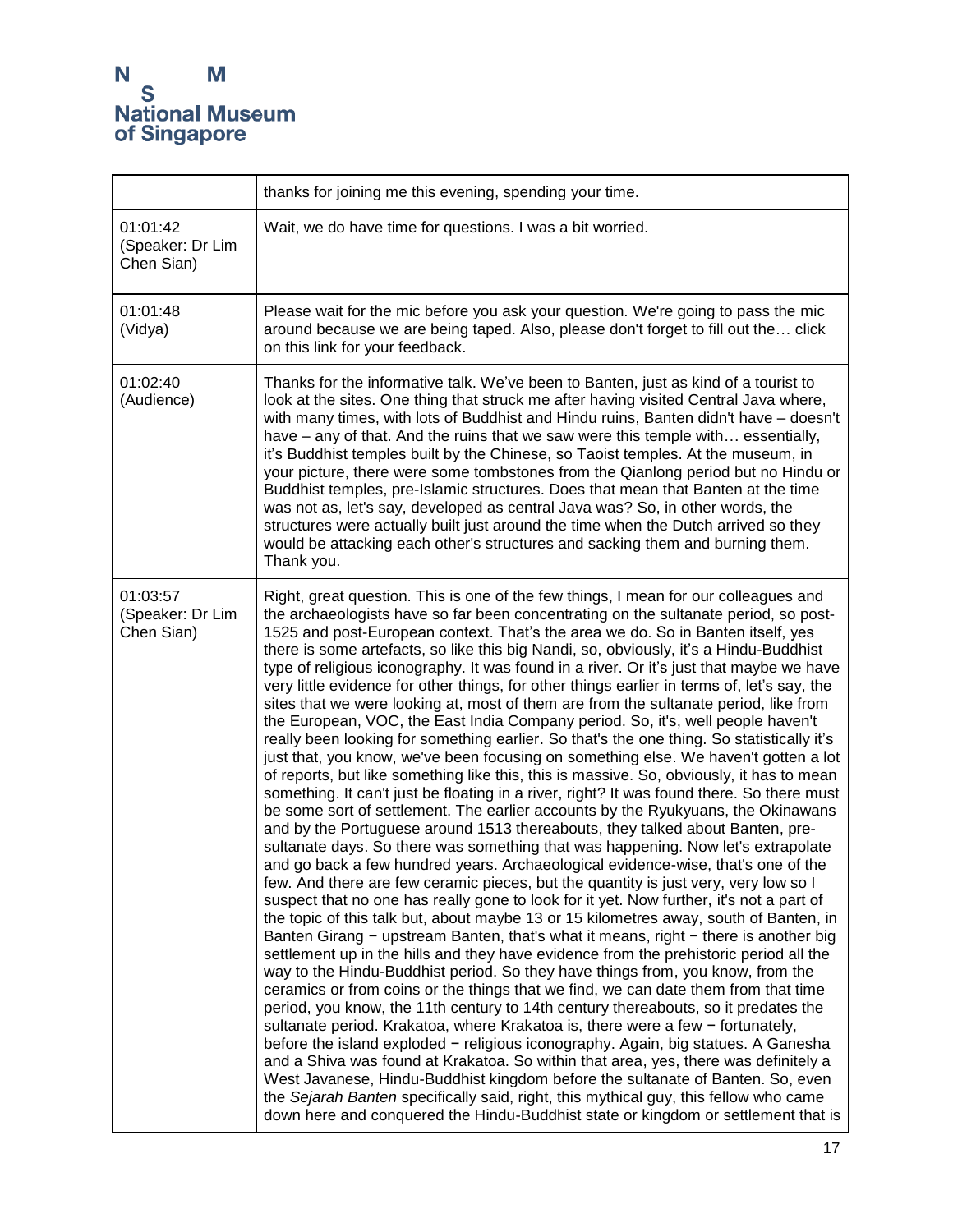|                                            | there, but there's very little work being done, that's all.                                                                                                                                                                                                                                                                                                                                                                                                                                                                                                                                                                                                                                                                                                                                                                                                                                                                                                                                                                                                                                                                                                                                                                                                                                                                                                                                                                                                                                                                                                                                                                                                                                                                                                                                                                                                                                                                                                                                                                                                                                                                                                                                                                                                                                                                                                                                                                                                                                                                                                                                                                                                                                                                                                                                                                                                                                                                                                                                                                                                                                                                                                                                                                                                                                                                                                                                                                                                                                                                                                                                                                                                                                                                                                                                                                                                                                                                                  |
|--------------------------------------------|----------------------------------------------------------------------------------------------------------------------------------------------------------------------------------------------------------------------------------------------------------------------------------------------------------------------------------------------------------------------------------------------------------------------------------------------------------------------------------------------------------------------------------------------------------------------------------------------------------------------------------------------------------------------------------------------------------------------------------------------------------------------------------------------------------------------------------------------------------------------------------------------------------------------------------------------------------------------------------------------------------------------------------------------------------------------------------------------------------------------------------------------------------------------------------------------------------------------------------------------------------------------------------------------------------------------------------------------------------------------------------------------------------------------------------------------------------------------------------------------------------------------------------------------------------------------------------------------------------------------------------------------------------------------------------------------------------------------------------------------------------------------------------------------------------------------------------------------------------------------------------------------------------------------------------------------------------------------------------------------------------------------------------------------------------------------------------------------------------------------------------------------------------------------------------------------------------------------------------------------------------------------------------------------------------------------------------------------------------------------------------------------------------------------------------------------------------------------------------------------------------------------------------------------------------------------------------------------------------------------------------------------------------------------------------------------------------------------------------------------------------------------------------------------------------------------------------------------------------------------------------------------------------------------------------------------------------------------------------------------------------------------------------------------------------------------------------------------------------------------------------------------------------------------------------------------------------------------------------------------------------------------------------------------------------------------------------------------------------------------------------------------------------------------------------------------------------------------------------------------------------------------------------------------------------------------------------------------------------------------------------------------------------------------------------------------------------------------------------------------------------------------------------------------------------------------------------------------------------------------------------------------------------------------------------------------|
| 01:06:53<br>(Audience)                     | Thank you for a fascinating speech. My question is, has anything come down to us<br>about the interaction between the Dutch and the locals? You know, in terms of<br>maybe any commentary on their local custom with the traders, perhaps? Lifestyle?<br>Are the traders considered elite or non-elite? Anything you can share with us?                                                                                                                                                                                                                                                                                                                                                                                                                                                                                                                                                                                                                                                                                                                                                                                                                                                                                                                                                                                                                                                                                                                                                                                                                                                                                                                                                                                                                                                                                                                                                                                                                                                                                                                                                                                                                                                                                                                                                                                                                                                                                                                                                                                                                                                                                                                                                                                                                                                                                                                                                                                                                                                                                                                                                                                                                                                                                                                                                                                                                                                                                                                                                                                                                                                                                                                                                                                                                                                                                                                                                                                                      |
| 01:07:15<br>(Speaker: Dr Lim<br>Chen Sian) | Yes. A lot of these accounts about interactions are from European accounts, from<br>publications and things, so again, in the exhibition there's quite a few wonderful<br>illustrations and books and things that have published accounts. It's almost like a<br>travelogue, right? So you know, I won't say it's like a Lonely Planet guide, but<br>someone who has come out to the east, so I've been here, this is what I saw. Some<br>I know are very detailed, and some are very, very grey. Some are very scientific<br>because they have a very naturalist type of mindset. So most of these data about<br>the interactions between the Europeans and the local people so "local", again, is<br>very broad, right? Who exactly are the local people? I described that. Now from the<br>archaeology, that's why, I think, in my last slide, I mentioned that there's still a lot of<br>things that we can, as archaeologists or as historians, look into is to look at other<br>themes, about what sort of interactions between these people? Now, were the<br>Dutch merchants elite? Yes. They were the elite class of the Europeans. So, even<br>within the European classes, there was the pecking order, right? So they were the<br>elite in the Far East. But they might not be the elite back home. So I can't<br>remember the quote and who is it, but it'll come to me. A lot of these guys going out<br>to the Far East were really the lowest end of the people, right? Those people, as<br>they say in Singapore, you cannot make it back home, right? So they come up here<br>and some of them were criminals. Some of them were given options. You either go<br>up there to join the eastern force or what. A lot of people were destitute as well.<br>They have no choice. They have no other options, I think. So they say I go out for a<br>couple of trips, I come back and bring back as much goods as I can. Even the<br>sailors and the soldiers were entitled to bring depending on your rank, the<br>hierarchy, the social pecking order and the military order or the trading company<br>order you are allowed to bring X amount of goods back, your own personal chest,<br>and some of them try to stuff as much as possible, right? And then you try to make<br>your fortune there. So yeah, there's very little being done in terms of the interaction<br>amongst the Europeans as well. Or the Europeans and locals. Now, "locals", what<br>do you mean? Asians or the Bantenese itself? The most records that we have is<br>always the dealings with the sultan and the orang kaya. Now, the everyday Joe,<br>there's very little accounts of them. That said, there are Bantenese records, there<br>are a lot of court records, court cases and stuff. But they tend to be a much later<br>period, not from the early 16th century or the European contact period. A much later<br>period, in the 17th – and particularly 18th – century onwards, there's always cases<br>about inheritance, and so and so have this plot of sawa and I want to give it to my<br>descendants and this is worth how many reales. There are a lot of these<br>documentation about the social life, in that case, we can extract from the Bantenese<br>itself. Now that's the Bantenese. Then how about the other populations of people<br>that we have no clue about? We are finding snippets here and there. How do we<br>find out about the Chinese? There is one or two Chinese cases. So, of<br>documentation and visitors. We are also finding out from things like the records<br>held in Nagasaki. The Chinese junks from Banten, commissioned by the sultan of<br>Banten, will be sent all the way up to China, Guangzhou and some of them go up to<br>Nagasaki, and they trade and bring back something, pepper and whatever they<br>want back. And these guys left accounts of Banten. The Tokugawa shogunate was |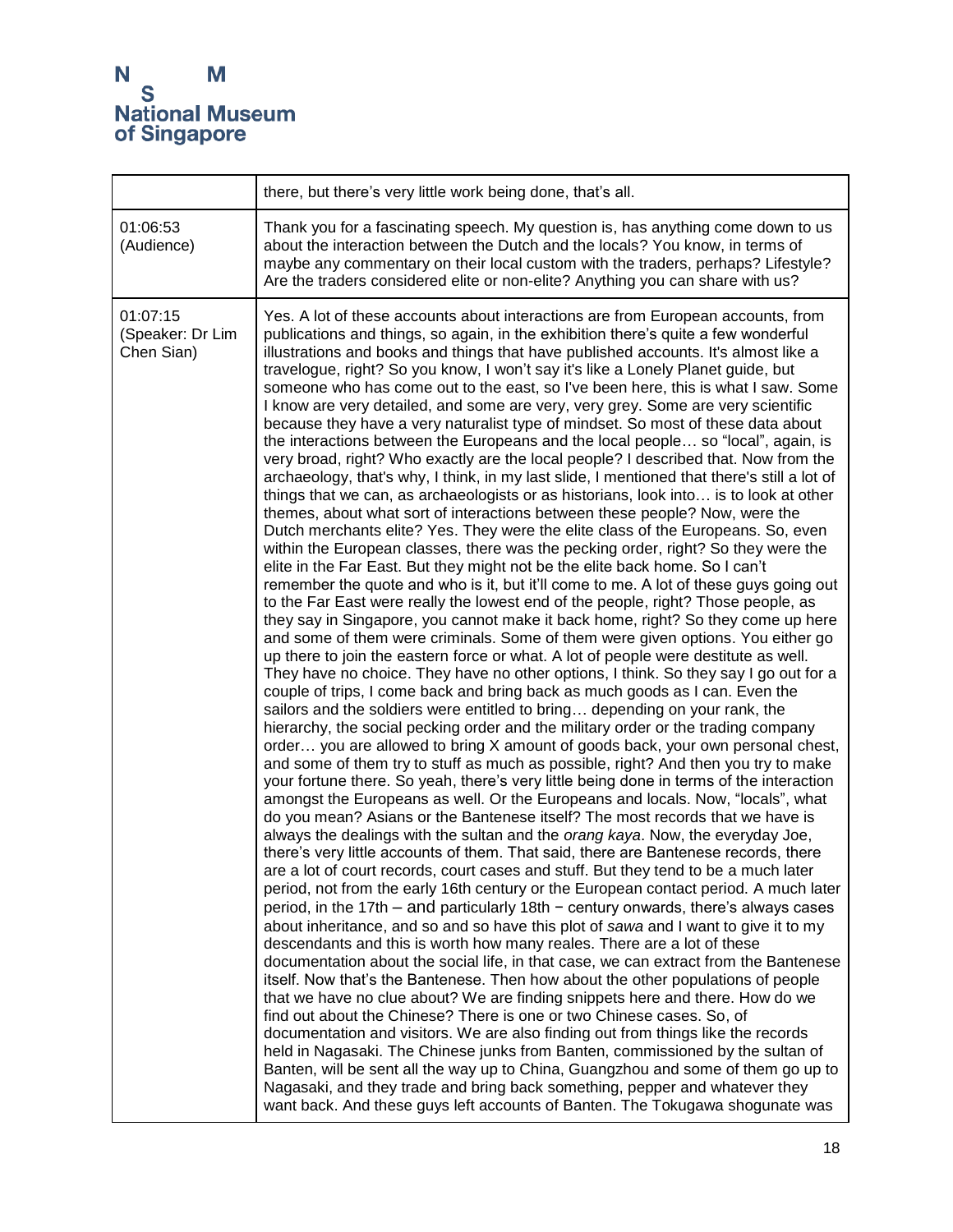|                                            | very restrictive. They insisted on all these people to make accounts of every ship<br>captain to come; you must be interrogated about what's happening in your own<br>town. So we get accounts from all these little bits and pieces. So, of course, there<br>are a lot of people, right? I didn't get a chance to talk about the Japanese<br>mercenaries in the early 16th century. So there were quite a number of them. There<br>were other people from India to different coups of India, Malabar, Gujaratis, things<br>like that. So there are a few accounts, locally, about those guys. But if you look<br>towards their merchant guild, let's say in South Asia, I suspect quite a few more<br>information are over there. But, it is a wonderful site. There's a lot of things to do, so<br>it's a great retirement place. You can sit there and try to investigate. And it has<br>plenty of things to do. So yeah, that's a very long-winded answer to your question.<br>Shall we take one or two more questions?                                                                                                                                                                                                                                                                                                                                                                                                                                                                                 |
|--------------------------------------------|-------------------------------------------------------------------------------------------------------------------------------------------------------------------------------------------------------------------------------------------------------------------------------------------------------------------------------------------------------------------------------------------------------------------------------------------------------------------------------------------------------------------------------------------------------------------------------------------------------------------------------------------------------------------------------------------------------------------------------------------------------------------------------------------------------------------------------------------------------------------------------------------------------------------------------------------------------------------------------------------------------------------------------------------------------------------------------------------------------------------------------------------------------------------------------------------------------------------------------------------------------------------------------------------------------------------------------------------------------------------------------------------------------------------------------------------------------------------------------------------------------------|
| 01:12:00<br>(Audience)                     | In Java, you can't go very far without seeing a volcano. And in one of the pictures<br>you show Gunung Karang. In your work, have you come across any signs of<br>volcanic activity affecting Banten over that period of time? Because it is quite an<br>active part of the world for volcanoes.                                                                                                                                                                                                                                                                                                                                                                                                                                                                                                                                                                                                                                                                                                                                                                                                                                                                                                                                                                                                                                                                                                                                                                                                            |
| 01:12:20<br>(Speaker: Dr Lim<br>Chen Sian) | Great question. Fortunately, for me, because I'm working on the last five hundred<br>years, so the volcanic eruptions, for my time period, there's none in the strata that<br>we noticed. But I suspect that if we go further south, let's say to Anjer or to the<br>coasts facing Krakatoa, right, we might be able to find a whole strata - or stratum -<br>of volcanic ash and all those debris from the tsunami. Some of my colleagues like<br>Ed McKinnon and others were working up in Aceh. That's another topic that we can<br>talk about. And they have identified several different layers of volcanic explosions<br>and resultant tsunami in archaeological records. We can even peg them to the<br>years over there. So for my case, no. But I'm sure, yes, I'm sure at some places, if<br>we go further, yeah, perhaps. So the archaeologists looking at earlier periods<br>maybe.                                                                                                                                                                                                                                                                                                                                                                                                                                                                                                                                                                                                             |
| 01:13:25<br>(Audience)                     | So you spoke about the relationship with the European traders and foreign traders.<br>How about the neighbouring kingdoms? Are there studies and evidence about the<br>relationship with the other sultanates?                                                                                                                                                                                                                                                                                                                                                                                                                                                                                                                                                                                                                                                                                                                                                                                                                                                                                                                                                                                                                                                                                                                                                                                                                                                                                              |
| 01:13:48<br>(Speaker: Dr Lim<br>Chen Sian) | Yes. That's another area that is worthy, right? So, again, the Sejarah Banten talks<br>about how Banten or the Sultan of Demak dispatched this wadi to Banten and then<br>he conquered, with his army from Demak, Banten to set up this new sultanate. And<br>then later, Banten claimed sovereignty over Cirebon. So there's this relationship<br>between Banten, Cirebon and Demak. So yes, archaeologically, I can't see it. I<br>can't see all these things from Cirebon or anything, but this is some area which, you<br>know, historians and others can study - any dynamics between. So in order for<br>archaeologists to study, let's say, the relationship between Cirebon, Demak and<br>other principalities if you want to call it, or even Batavia, we need comparative<br>analysis so we need to have sufficient excavation, let's say, in Batavia, old town<br>Batavia, the old port of Batavia and Banten Lama. I can compare, let's say, Dutch<br>fortress to Fort Speelwijk to Dutch fortress in Batavia, Dutch port in Batavia with<br>the where is it, the Dutch one is on the western side eastern port, so I can<br>compare. So that's the only way we can do it, but so far, off the top of my head, I<br>don't think anyone has done something with this. But, you know, if you're retired as<br>well, I welcome you to join me. Well, someone was trying to sell me a plot of land<br>there and build a house. So yeah, lots of things can be done. It's just not been<br>examined. |